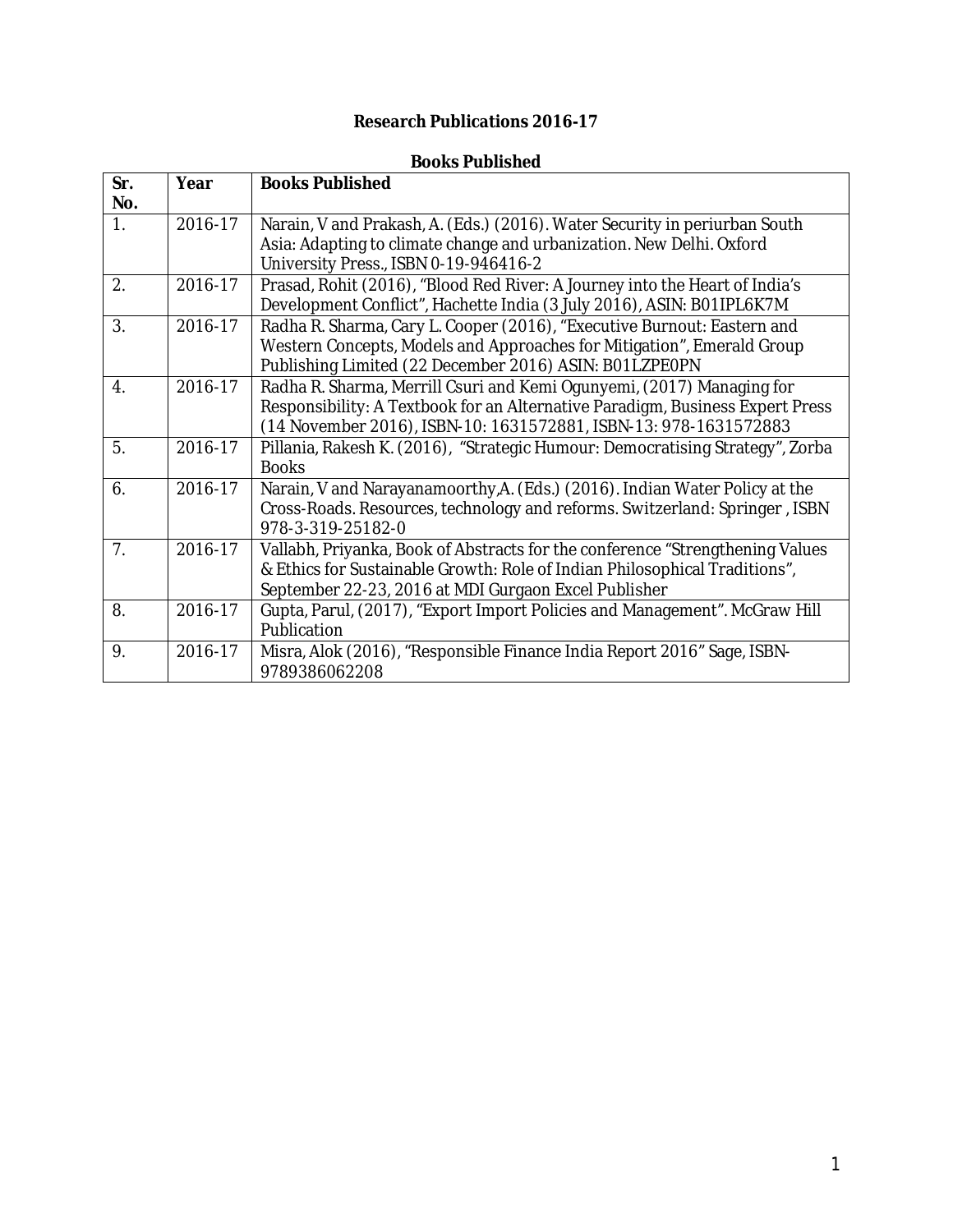| Paper published in International Journal |             |                                                                                                                                                                                                                                                                                                                   |  |
|------------------------------------------|-------------|-------------------------------------------------------------------------------------------------------------------------------------------------------------------------------------------------------------------------------------------------------------------------------------------------------------------|--|
| Sr.<br>No.                               | Year        | Paper published in International Journal                                                                                                                                                                                                                                                                          |  |
| 1.                                       | 2016        | Mukherji, S, Jain, N., Sharma, Radha R. (2016) Relevance of Cultural Intelligence<br>and Communication Effectiveness for Global Leadership Preparedness: Study<br>of Indian Managers Journal of International Business Research and Marketing<br>Volume 1, (3) 7-19. DOI: 10.18775/jibrm.1849-8558.2015.13.3001   |  |
| 2.                                       | 2016-17     | Aggarwal, S. & Srivastava, M. K. (2016), "Towards a Grounded view of<br>Collaboration in Indian Agri-food Supply Chains: A Qualitative Investigation",<br>British Food Journal: An international multi-disciplinary journal for the<br>dissemination of food-related research, Vol. 118, Issue 5, pp. 1085 - 1106 |  |
| 3.                                       | $2016 - 17$ | Agrawal, S, Singh, R.K, and Murtaza, Q, (2016), "Outsourcing decisions in<br>reverse logistics: Sustainable balanced scorecard and graph theoretic<br>approach", Resources, Conservation and Recycling, Vol. 108, pp.41-53,<br>(Elsevier).                                                                        |  |
| 4.                                       | 2016-17     | Agrawal, S, Singh, R.K, and Murtaza, Q, (2016), "Triple Bottom Line<br>Performance Evaluation of Reverse Logistics", Competitiveness Review<br>(Emerald) Vol. 26, No. 3 pp. 289 - 310.                                                                                                                            |  |
| 5.                                       | 2016-17     | Agrawal, S., Singh, R.K., and Murtaza, Q, (2016), "Disposition Decisions in<br>Reverse Logistics: Graph Theory and Matrix Approach", Journal of Cleaner<br>Production, Vol. 137, pp.93-104(Elsevier).                                                                                                             |  |
| 6.                                       | 2016-17     | Agrawal, S., Singh, R.K., and Murtaza, Q, (2016), "Disposition decisions in<br>reverse logistics by using AHP-fuzzy TOPSIS approach", Journal of Modelling in<br>Management Vol. 11 No. 4, pp. 932 - 948.                                                                                                         |  |
| 7.                                       | 2016        | Annamaria Di Fabio, Alessio Gori; Sharma, Radha R. (ed.) (2016). Assessing<br>Workplace Relational Civility (WRC) with a New Multidimensional "Mirror"<br>Measure.<br>doi: 10.3389/fpsyg.2016.00890                                                                                                               |  |
| 8.                                       | 2016-17     | Bhatnagar, J. and Gupta, N. "Should you hire a defector?" Harvard Business<br>Review, December, 2016: Vol. 94 Issue 12, p 103-108.                                                                                                                                                                                |  |
| 9.                                       | 2016-17     | Bouri, E., Jain, A., Biswal, P. C., & Roubaud, D. (2017). Cointegration and<br>nonlinear causality amongst gold, oil, and the Indian stock market: Evidence<br>from implied volatility indices. Resources Policy, 52, 201-206.                                                                                    |  |
| 10.                                      | 2016-17     | Chauhan, S., & Jaiswal, M. (2017). A meta-analysis of e-health applications<br>acceptance: Moderating impact of user types and e-health application<br>types. Journal of Enterprise Information Management, 30(2), 295-319.                                                                                       |  |
| 11.                                      | 2016-17     | Chawla, S., Chawla, S., Sharma, R. R., & Sharma, R. R. (2016). How women<br>traverse an upward journey in Indian industry: multiple case studies. Gender in<br>Management: An International Journal, 31(3), 181-206.                                                                                              |  |
| 12.                                      | 2016-17     | Chebiyyam, M., Srivastava, V., Aggarwal, V., & Gupta, N. (2016). Drivers<br>Enabling Value Co-creation: A Study of Select IT-services Outsourcing Firms<br>(Client vis-à-vis Service Provider). Journal of Creating Value, 2(2), 176-193.                                                                         |  |
| 13.                                      | 2016-17     | Chhabra, D., Garg, S. K., & Singh, R. K. (2017). Analyzing alternatives for green<br>logistics in an Indian automotive organization: A case study. Journal of Cleaner<br>Production.                                                                                                                              |  |
| 14.                                      | 2016-17     | Chuahan Sumedha and Jaiswal Mahadeo (2016), "Determinants of acceptance<br>of ERP software training in business schools: Empirical investigation using<br>UTAUT model", International Journal of Management Education (Elsevier), Vol<br>14, pp 248-262                                                           |  |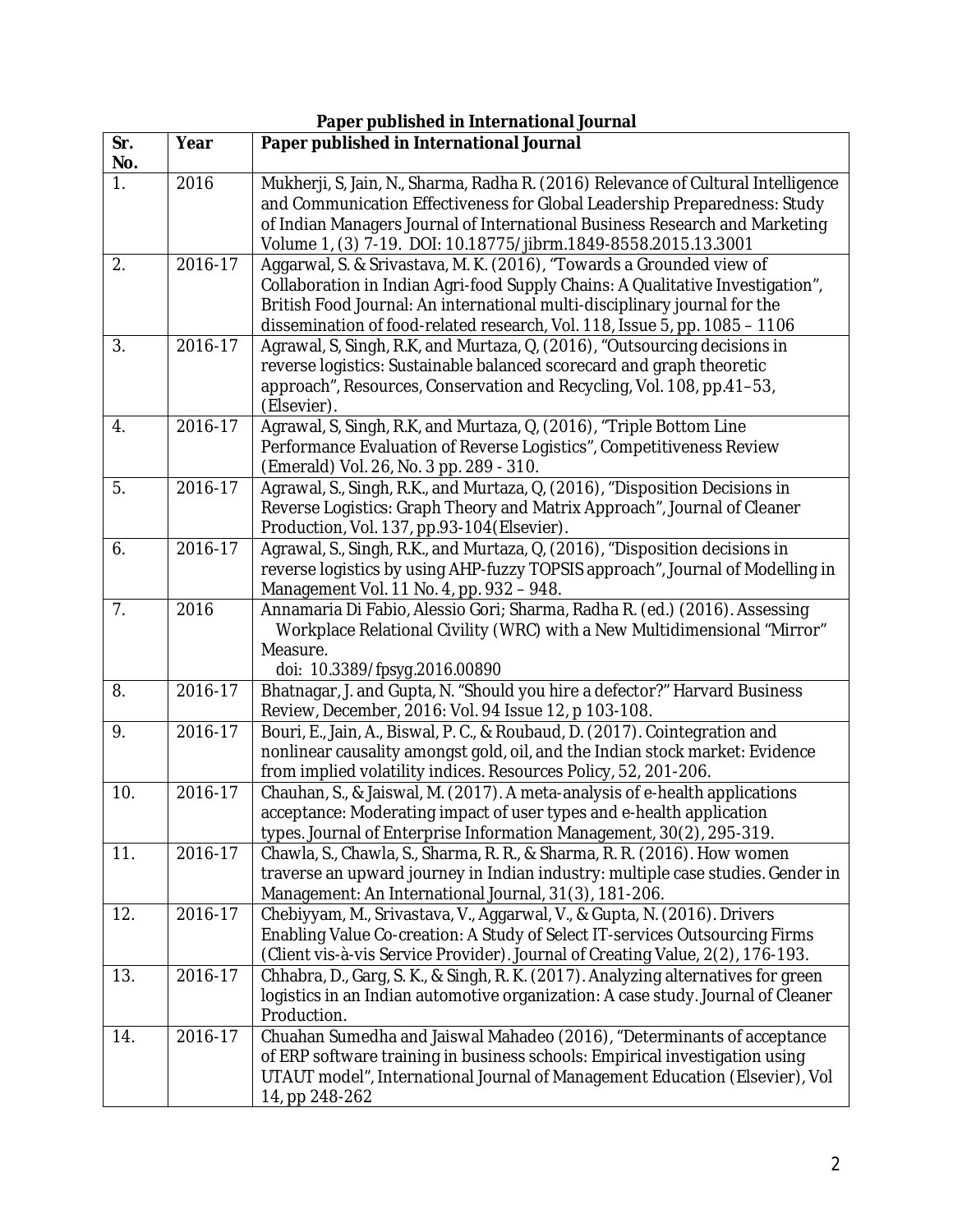| 15. | 2016-17 | Dasgupta, M. (2016). Service Innovation in Practice: Drivers and Enablers,<br>International Journal of Management Concepts and Philosophy, Vol.9, No.3,      |
|-----|---------|--------------------------------------------------------------------------------------------------------------------------------------------------------------|
| 16. | 2016-17 | pp.255-270                                                                                                                                                   |
|     |         | Dutta, G., Gupta, N., & Fourer, R. (2011). An optimization-based decision                                                                                    |
|     |         | support system for strategic planning in a process industry: the case of<br>aluminium company in India. Journal of the Operational Research Society,         |
|     |         | 62(4), 616-626.                                                                                                                                              |
| 17. | 2016    | Glavas, Ante, Sharma Radha R. (ed.) Corporate Social Responsibility and                                                                                      |
|     |         | Employee Engagement: Enabling Employees to Employ More of their Whole                                                                                        |
|     |         | Selves at Work. Front. Psychol., 31 May                                                                                                                      |
|     |         | 2016 https://doi.org/10.3389/fpsyg.2016.00796                                                                                                                |
| 18. | 2016-17 | Goel, Sandeep. (2016). Investment Opportunity and Anticipatory Smoothing in                                                                                  |
|     |         | Corporate Enterprises in India, Journal of Financial Crime, Vol. 23 No. 3,                                                                                   |
|     |         | <b>Emerald Publishing</b>                                                                                                                                    |
| 19. | 2016-17 | Goel, Sandeep. (2016). Quality Accounting in Indian Pharmaceutical                                                                                           |
|     |         | Companies: A Review, Accounting & Finance, No.4 (74), Ukraine.                                                                                               |
| 20. | 2016-17 | Goel, Sandeep. (2016). The Earnings Management Motivation: Accrual                                                                                           |
|     |         | accounting vs. Cash accounting, Australasian Accounting, Business and Finance                                                                                |
|     |         | Journal, Volume 10, Issue 3, University of Wollongong.                                                                                                       |
| 21. | 2016-17 | Gulyani G. and Bhatnagar J. (2017), "Mediator analysis of Passion for work in                                                                                |
|     |         | Indian millennials: Relationship between Protean career attitude and Proactive                                                                               |
|     |         | work behavior", Career Development International, 22(1)                                                                                                      |
| 22. | 2016-17 | Günzel-Jensen, F., Jain, A. K., & Kjeldsen, A. M. (2016). Distributed leadership in                                                                          |
|     |         | health care: The role of formal leadership styles and organizational                                                                                         |
|     |         | efficacy. Leadership, 1742715016646441.                                                                                                                      |
| 23. | 2016-17 | Gupta P., Singh U., (2017), "Efficiency Of Public Distribution System: Insights                                                                              |
| 24. | 2016-17 | And Challenges", Delhi Business Review, 17(1), ISSN (Print) 0972-222X<br>Gupta S, Kumar, V and Sharma, A (2017) "Assessing the Influence of Strategic        |
|     |         | Marketing Research on Generating Impact: Moderating roles of Models,                                                                                         |
|     |         | Journals and Estimation Approaches"                                                                                                                          |
| 25. | 2016-17 | Hairat, M. K., & Ghosh, S. (2017). 100GW solar power in India by 2022-A                                                                                      |
|     |         | critical review. Renewable and Sustainable Energy Reviews, 73, 1041-1050.                                                                                    |
| 26. | 2016-17 | Jain, A., & Biswal, P.C. (2016). Dynamic linkages among oil price, gold price,                                                                               |
|     |         | exchange rate, and stock market in India. Resources Policy, 49, 179-185.                                                                                     |
| 27. | 2016-17 | Jain, A., & Biswal, P. C. (2016). Foreign Currency Risk Management at IIFCO                                                                                  |
|     |         | India. The Case Centre, 49, 116-0022-1.                                                                                                                      |
| 28. | 2016-17 | Jain, A.K. (2016). The mediating role of Job Satisfaction in the Relationship of                                                                             |
|     |         | Vertical Trust and Distributed Leadership in Health Care Context. Journal of                                                                                 |
|     |         | Modeling in Management, Vol. 11, No. 2, pp. 722-738.                                                                                                         |
| 29. | 2016-17 | Jain, A.K. (2016). Volunteerism, Affective Commitment and Citizenship                                                                                        |
|     |         | Behavior: An Empirical Study in India, Journal of Managerial Psychology, Vol.                                                                                |
|     | 2016-17 | 31, No. 3, pp. 657-671                                                                                                                                       |
| 30. |         | Jain, Neera, et al, "Relevance Of Cultural Intelligence And Communication                                                                                    |
|     |         | Effectiveness For Global Leadership Preparedness: Study Of Indian Managers",<br>Journal of International Business Research and Marketing, Volume 1, Issue 3, |
|     |         | March 2016, Pages 7-19                                                                                                                                       |
| 31. | 2016-17 | Jelena Horvat, Kirti Sharma, Samo Bobek, 'Knowledge sharing and performance                                                                                  |
|     |         | appraisal of employees: A pilot case study', Review of Integrative Business and                                                                              |
|     |         | Economic research, Vol.4 (3), pp 62-73.                                                                                                                      |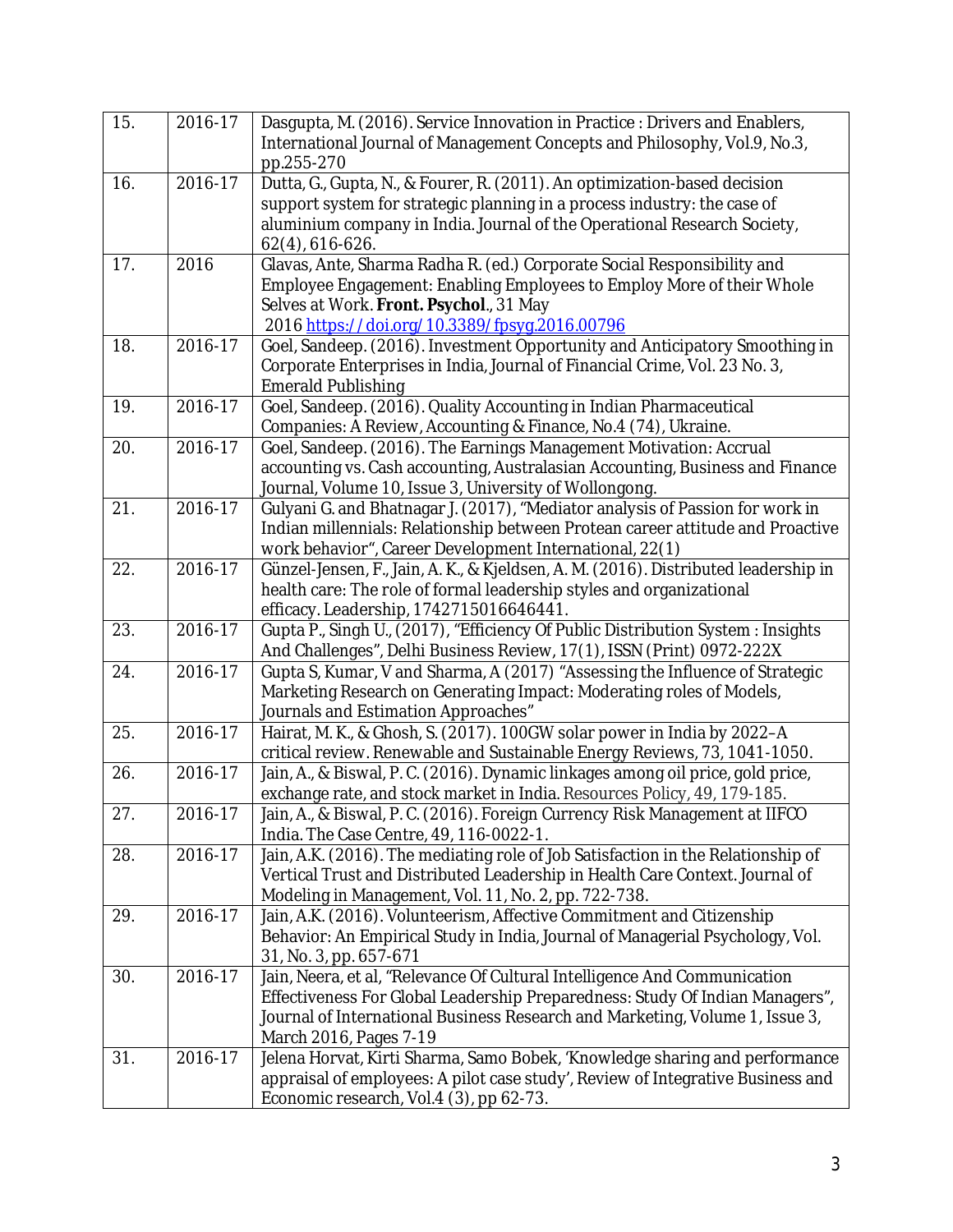| 32. | 2016-17     | Kapoor, N., & Goel, S. (2016). Board Characteristics, Firm Profitability and<br>Earnings Management: Evidence from India. Australian Accounting Review.                                                                                                                                                    |
|-----|-------------|------------------------------------------------------------------------------------------------------------------------------------------------------------------------------------------------------------------------------------------------------------------------------------------------------------|
| 33. | $2016 - 17$ | Kataria, A., Mukherjee, J., Biswas, S., & Garg, R. (2012). An Exploration of<br>Consumers" Perceived Value of Sustainable Brands in India. Asian Journal of<br>Business Research ISSN, 6(2), 2016.                                                                                                         |
| 34. | 2016-17     | Kaushal, Leena, A. (2016), "The Case of India's Overseas Investment: What<br>Drives Indian Firms to go Abroad, 2016. International Journal of Economic<br>Research, Volume 13, Issue 2.                                                                                                                    |
| 35. | 2016-17     | Kaushal, Leena, A. (2017), "FDI in retail: A strategy to support Growth of<br>consumption-A study in Indian context, 2017 International Journal of<br>Economic Perspectives, Volume 11, Issue 1 (forthcoming publication in March).                                                                        |
| 36. | 2016-17     | Khatri, J. K. & Srivastava, M. K. (2016), "Technology Selection for Sustainable<br>Supply Chains" International Journal of Technology Management and<br>Sustainable Development, Vol 15, No 3                                                                                                              |
| 37. | $2016 - 17$ | Kumar, A, Singh, R.K and Khan, T.A. (2016), "Development of Framework for<br>Analyzing the Barriers in Total Productive Maintenance", International Journal<br>of Advance Research and Innovation, Volume 3, No.4, pp. 82-88.                                                                              |
| 38. | 2016-17     | Kumar, A. (2016), "Does microfinance redefine identity, income and insecurity<br>among rural women? A model of women's empowerment" published in<br>Enterprise Development and Microfinance, UK, Volume 27 (3), September<br>2016 pp192-203                                                                |
| 39. | 2016-17     | Kumar, A. (2017), "Beyond Toilets and Targets: Sanitation Mission in India",<br>published in Development in Practice Journal                                                                                                                                                                               |
| 40. | $2016 - 17$ | Kumar, P and Singh, R.K. (2016) "Joint venture conflicts and breakup: a lesson<br>from international joint ventures of two-wheeler manufacturers in India", Int.<br>J. Business Excellence (Inderscience), Vol. 10, No. 3, pp.418-432.                                                                     |
| 41. | 2016-17     | Kumar, P and Singh, R.K, and Vaish, A., (2016) "Suppliers' green performance<br>evaluation using fuzzy extended ELECTRE", Clean Technologies and<br>Environmental Policy (Springer), DOI 10.1007/s10098-016-1268-y.                                                                                        |
| 42. | 2016-17     | Kumar, P, Singh, R.K and Sinha, P, (2016), "Optimal site selection for a hospital<br>using a fuzzy extended ELECTRE approach", Journal of Management Analytics,<br>Vol. 3, No. 2, pp.115-135, (Tayler and Francis).                                                                                        |
| 43. | 2016-17     | Kumar, R, Singh, R.K., and Shankar, R., (2016), "Study on Collaboration and<br>information sharing practices for Supply Chain Management in Indian SMEs"<br>International Journal of Business Information Systems Vol. 22, No. 4, pp.455-<br>475, (Inderscience).                                          |
| 44. | 2016-17     | Kumar, V and Gupta, S. (2016). Conceptualizing the evolution and Future of<br>Advertising. Journal of Advertising, 45 (3), 302-317.                                                                                                                                                                        |
| 45. | 2016-17     | Kumar, V., Sharma, A., & Gupta, S. (2017). Accessing the influence of strategic<br>marketing research on generating impact: moderating roles of models,<br>journals, and estimation approaches. Journal of the Academy of Marketing<br>Science, 45(2), 164-185.                                            |
| 46. | 2016-17     | Lal, P., & Bharadwaj, S. S. (2016). Understanding the impact of cloud-based<br>services adoption on organizational flexibility: An exploratory study. Journal of<br>Enterprise Information Management, 29(4), 566-588.                                                                                     |
| 47. | 2016-17     | Mishra, P., Bhatnagar Jyotsna, Gupta, Rajen, McDermit, Shelly (2017)<br>"Innovative Work Behavior in an Emerging Market: Exploring Role of Work-to-<br>family Enrichment, Family-to-work Enrichment, Supervisory Support and<br>Psychological Capital", forthcoming, Journal of Management & Organization. |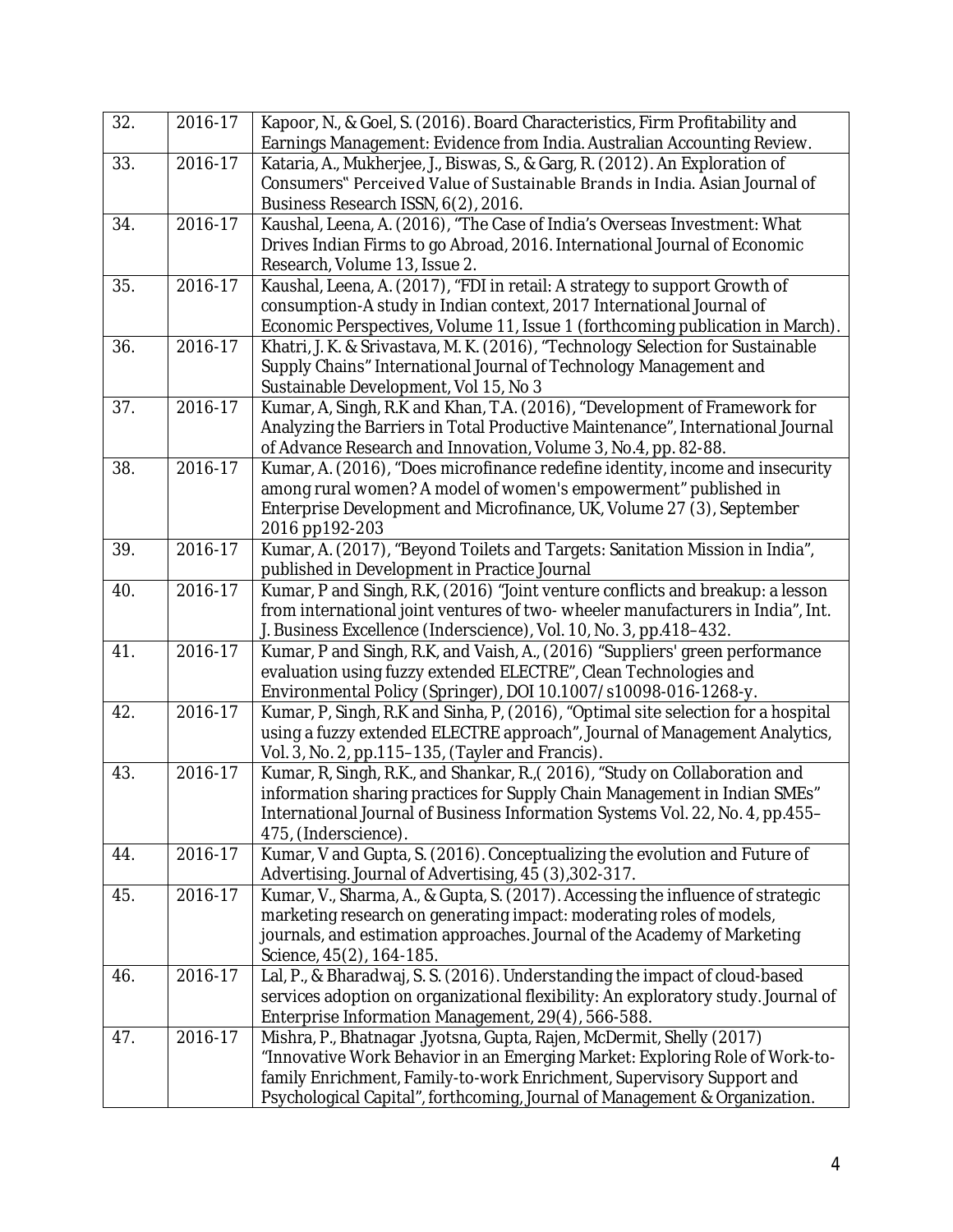|     |             | Forthcoming-January/February                                                                     |
|-----|-------------|--------------------------------------------------------------------------------------------------|
| 48. | 2016-17     | Mukherjee, J. (2016), "A Comprehensive Framework for Adoption of Mobile                          |
|     |             | Broadband Services In Indian Cities", Asian Journal of Empirical Research,                       |
|     |             | Volume 6, Issue 1, pp. 9-25, ISSN (P): 2306-983X                                                 |
| 49. | $2016 - 17$ | Murthy, C., Padhi, S. S., Gupta, N., & Kapil, K. (2016). An empirical investigation              |
|     |             | of the antecedents of value co-creation in B2B IT services                                       |
|     |             | outsourcing. Business Process Management Journal, 22(3), 484-506.                                |
| 50. | 2016-17     | Narain, V. and Vij, S. 2016. Where have all the common gone? Geoforum                            |
|     |             | 68(2016): 21-24                                                                                  |
| 51. | $2016 - 17$ | Narain, V., & Singh, A. K. (2017). Flowing against the current: The socio-                       |
|     |             | technical mediation of water (in) security in periurban Gurgaon,                                 |
|     |             | India. Geoforum, 81, 66-75.                                                                      |
| 52. | 2016-17     | Nath, Dhruv (2017), "The politics of information systems planning: The                           |
|     |             | consultant versus the CIO". ACADEMICIA: An International Multidisciplinary                       |
|     |             | Research Journal, 7(2), 104-111.                                                                 |
| 53. | 2016-17     | Nath, Dhruv (2017). The politics of information systems planning: Learning                       |
|     |             | from the CIO" published in South Asian Journal of Marketing and Management                       |
|     |             | Research (SAJMMR) Volume 7, Issue 3, March 2013, pp 49-56.                                       |
| 54. | 2016-17     | Paul J., Gupta P., Sundar S., (2017) "Exporting Challenges of SMEs: A Review                     |
|     |             | and Future Research Agenda", Journal of World Business (Elsevier), ISSN:                         |
|     |             | 1090-9516                                                                                        |
| 55. | 2016-17     | Paul, J., Parthasarathy, S., & Gupta, P. (2017). Exporting challenges of SMEs: A                 |
|     |             | review and future research agenda. Journal of World Business.                                    |
| 56. | 2016-17     | Prasad, Rohit (2016), "An Institutional Analysis of Spectrum Management in                       |
|     |             | India". Journal of Information Policy 6.1 (2016): 252-293                                        |
| 57. | $2016 - 17$ | Prashar A. (2017). "Integration of Taguchi and Shainin DOE for Six Sigma                         |
|     |             | improvement: An Indian case." International Journal of Quality and Reliability                   |
| 58. | 2016-17     | Management" (In press)<br>Prashar A. (2017). "TQM as Business Strategy: A Meta-Analysis review." |
|     |             | International Journal of Productivity and Quality Management" (in press)                         |
| 59. | 2016-17     | Prashar A.(2017). "Adopting PDCA (Plan-Do-Check-Act) cycle for energy                            |
|     |             | optimization in energy-intensive SMEs," Journal of Cleaner Production, doi:                      |
|     |             | 10.1016/j.jclepro.2017.01.068                                                                    |
| 60. | 2016-17     | Prashar, A. (2016). "Using Shainin DOE for Six Sigma: an Indian case study."                     |
|     |             | Production Planning & Control (Taylor & Francis) 27(2), 83-101.                                  |
| 61. | 2016-17     | Prashar, A.(2016), "A conceptual hybrid framework for industrial process                         |
|     |             | improvement: integrating Taguchi methods, Shainin System and Six Sigma,"                         |
|     |             | Production Planning & Control (Taylor & Francis), DOI:                                           |
|     |             | 10.1080/09537287.2016.1225999.                                                                   |
| 62. | 2016-17     | Raman, A., Raman, A., Bharadwaj, S. S., & Bharadwaj, S. S. (2017). Dynamic                       |
|     |             | service capabilities enabling agile services: Scale development and initial                      |
|     |             | validation in Indian services industry. Journal of Enterprise Information                        |
|     |             | Management, 30(1), 166-187.                                                                      |
| 63. | 2016-17     | Ray, A. and Kaushik, A. (2017), State Transgression on Electronic Expression: Is                 |
|     |             | it for Real?, Information and Computer Society (Emerald),                                        |
| 64. | 2016-17     | Roy, A., Jain, P., & Vyas, V. (2017). Exploring the Mediating Role of Intellectual               |
|     |             | Capital and Competitive Advantage on the Relation between CSR and Financial                      |
|     |             | Performance in SMEs. Social Responsibility Journal, 13(1), pp-                                   |
| 65. | 2016-17     | Roy, A., Sekhar, C., & Vyas, V. (2016). Barriers to internationalization: A study of             |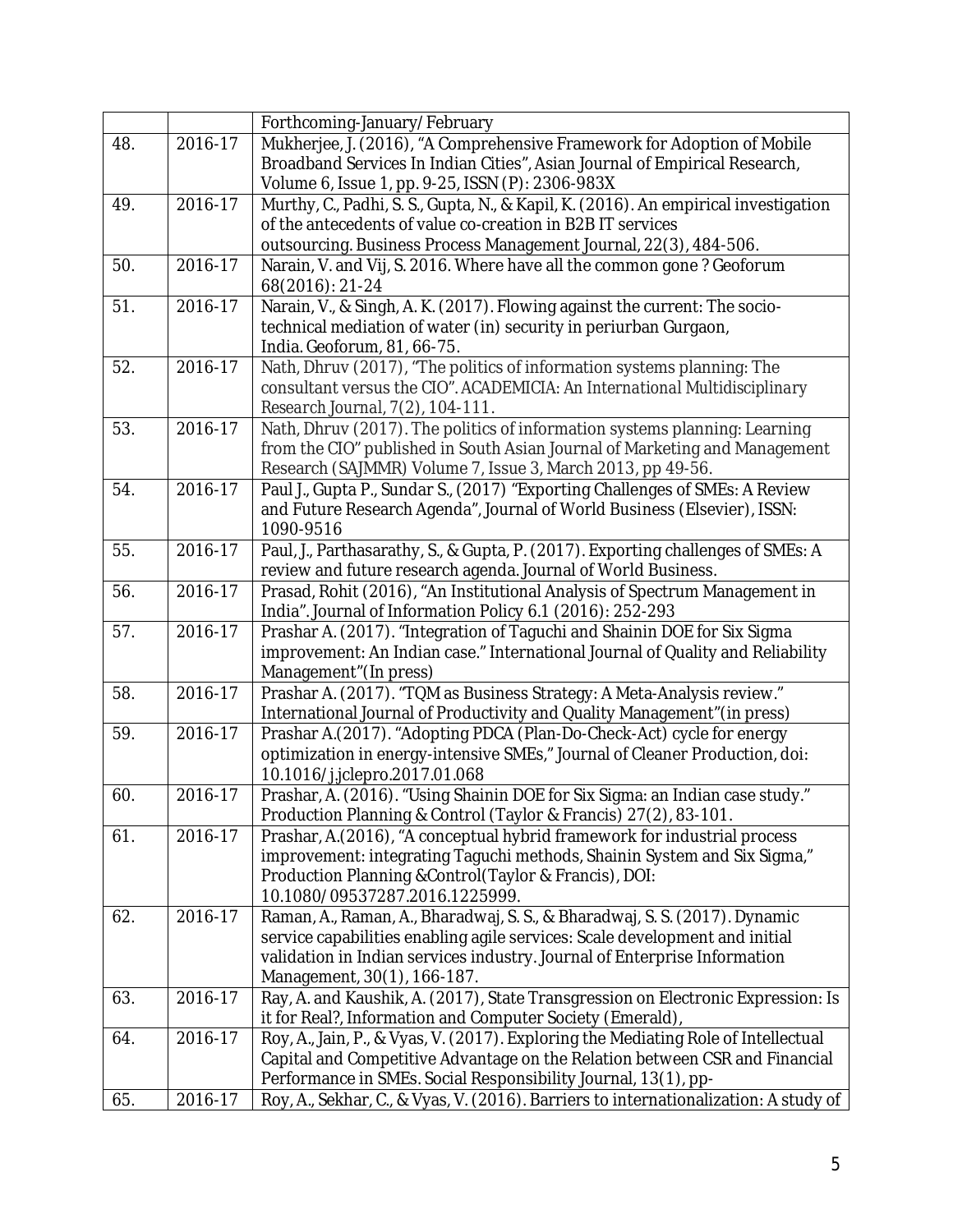|     |             | small and medium enterprises in India. Journal of International<br>Entrepreneurship, 14(4), 513-538.                                                   |
|-----|-------------|--------------------------------------------------------------------------------------------------------------------------------------------------------|
| 66. | 2016-17     | Sardana, D., Terziovski, M., Gupta, N. (2016), "The impact of dynamic capability                                                                       |
|     |             | on manufacturing firm's performance: The role of strategic alignment and                                                                               |
|     |             | responsiveness to market, International Journal of Production Economics, An                                                                            |
|     |             | <b>Elsevier Publication</b>                                                                                                                            |
| 67. | 2016-17     | Shaikh I, Sharma SK, Goyal P. Evidence-Based Management Practices in                                                                                   |
|     |             | Accounting and Finance. Int. J. Manag. Pract. Inderscience Enterprises Ltd.                                                                            |
|     |             | http://www.inderscience.com/editorials/f541027129163118.pdf;<br>2016;9:213-332.                                                                        |
| 68. | 2016-17     | Shaikh, I., & Singh, S. (2016). Study of Out-Of-Pocket Health Expenditures: A                                                                          |
|     |             | Case of South Asian Countries, Journal of Health Management, Vol.18 No. 4., pp.                                                                        |
|     |             | 625-637                                                                                                                                                |
| 69. | $2016 - 17$ | Sharma SK., Ghosh S., 2016. Short-term wind speed forecasting: Application of                                                                          |
|     |             | linear and non-linear time series models. International Journal of Green Energy                                                                        |
|     |             | 13 (14), 1490-1500 (Impact Factor: 1.601)                                                                                                              |
| 70. | 2016-17     | Sharma, Anshu, Bhatnagar, Jyotsna (2016), "Enterprise social media at work:                                                                            |
|     |             | Web-based solutions for employee engagement", Human Resource                                                                                           |
| 71. | 2016-17     | Management International Digest, Vol 24, No. 7 (ISSN: 0967-0734)                                                                                       |
|     |             | Sharma, Anshu, Bhatnagar, Jyotsna (2017) Emergence of team engagement<br>under time pressure: Role of team leader and team climate", forthcoming,      |
|     |             | Team Performance Management, 2017, March,                                                                                                              |
| 72. | 2016-17     | Sharma, C. and Kaushik, A. (2017), Strategy for Privacy Assurance in offshoring                                                                        |
|     |             | Arrangements, Journal of Global Operations and Strategic Sourcing, Volume,                                                                             |
|     |             | 10, Issue-2.                                                                                                                                           |
| 73. | $2016 - 17$ | Shelly Singhal & P. C. Biswal (2016), Asset Market Linkages in a Regime                                                                                |
|     |             | Switching Environment: Evidence from Commodity and Stock Markets in India,                                                                             |
|     |             | Business and Economics Research Journal, Vol - 7, No - 4, Pp: 17-19.                                                                                   |
| 74. | 2016-17     | Shelly Singhal & P. C. Biswal (2016), Emergence of Commodity derivatives as                                                                            |
|     |             | defensive instrument in Portfolio Risk Hedging: A Case of Indian Commodity                                                                             |
|     |             | Markets, Forthcoming in Studies in Business and Economics.                                                                                             |
| 75. | $2016 - 17$ | Singh, R. K., Kumar, R. and Kumar, P., (2016), "Strategic issues in                                                                                    |
|     |             | pharmaceutical supply chains: a review", International Journal of                                                                                      |
|     |             | Pharmaceutical and Healthcare Marketing (Emerald), Vol. 10 Iss, 3 pp. - 234 -<br>257.                                                                  |
| 76. | 2016-17     | Singh, R.K., Gupta, A., Kumar, A., and Khan T.A., (2016),"Ranking of barriers for                                                                      |
|     |             | effective maintenance by using TOPSIS approach", Journal of Quality in                                                                                 |
|     |             | Maintenance Engineering (Emerald), Vol. 22, No. 1 pp. 18 - 34.                                                                                         |
| 77. | 2016-17     | Singh, R.K., Rastogi, S and Aggarwal, M (2016), "Analyzing the Factors for                                                                             |
|     |             | Implementation of Green Supply Chain Management", Competitiveness Review                                                                               |
|     |             | (Emerald) Vol. 26, No. 3, pp. 246-264.                                                                                                                 |
| 78. | 2016-17     | Singh, R.K., Sharma, H.O. and Garg, S.K, "Study on supply chain issues in auto                                                                         |
|     |             | component manufacturing organization: Case study" Global Business Review                                                                               |
|     |             | (Sage), Vol.17, No. 5, pp. 1196-1210.                                                                                                                  |
| 79. | 2016-17     | Singhal S., Ghosh S., 2016. Returns and volatility linkages between<br>international crude oil price, metal and other stock indices in India: Evidence |
|     |             | from VAR-DCC-GARCH models. Resources Policy ELSEVIER 50, 276-288                                                                                       |
|     |             | (Impact Factor: 2.489)                                                                                                                                 |
| 80. |             | Sonam Chawla, Radha R. Sharma. (2016) "How women traverse an upward                                                                                    |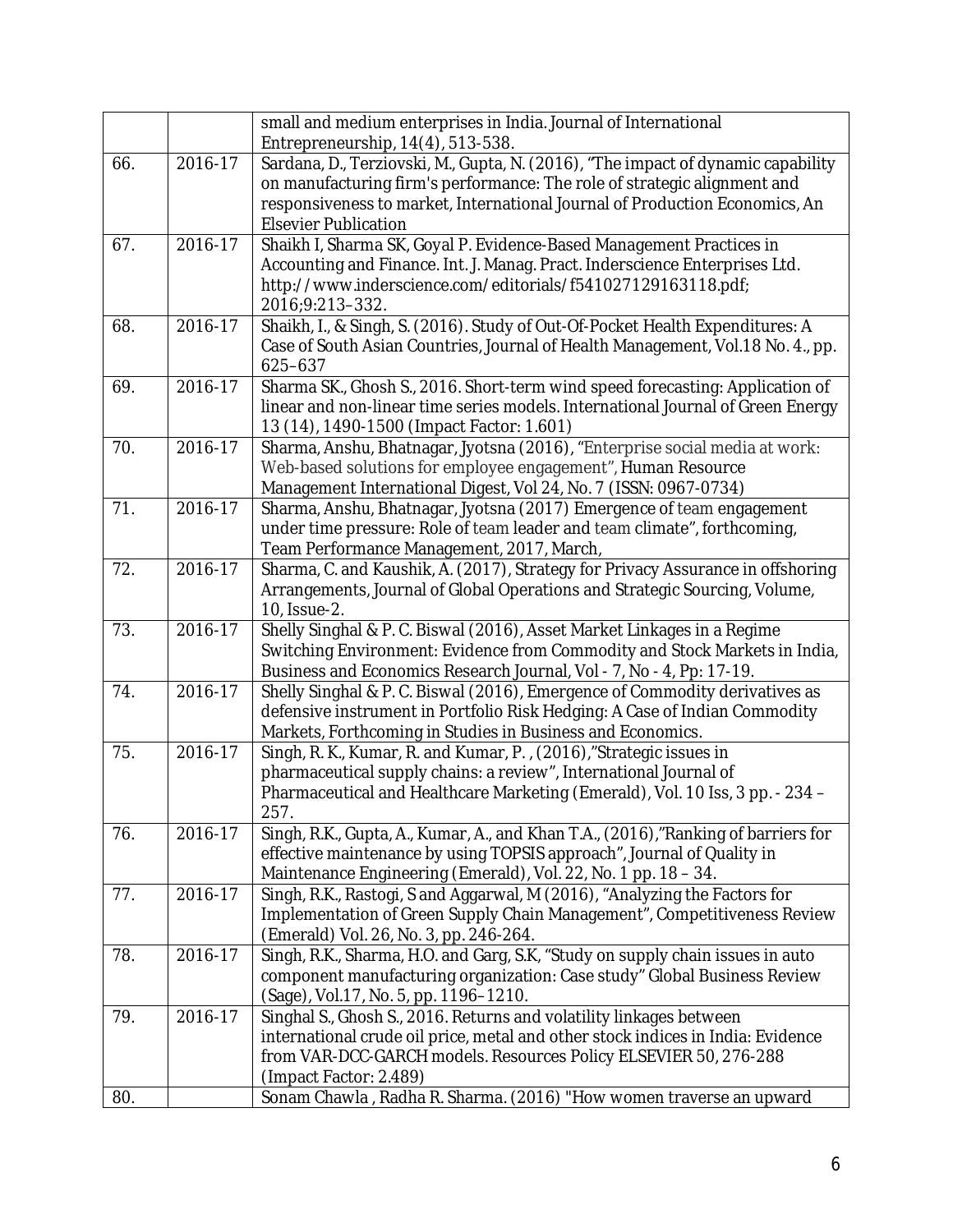|     |         | journey in Indian industry: multiple case studies", Gender in Management: An<br>International Journal, Vol. 31 (3) 181 - 206.                                                                                                                                                        |
|-----|---------|--------------------------------------------------------------------------------------------------------------------------------------------------------------------------------------------------------------------------------------------------------------------------------------|
| 81. | 2016-17 | Srivastava, V., (2016), "Exploring Service Quality Perceptions of Online<br>Shoppers: Evidence from India", Marketing & Business Communication, 5(2), 1-<br>5                                                                                                                        |
| 82. | 2016-17 | Srivastava, V., (2017), "Exploring Skepticism Towards Green Advertising: An<br>ISM approach", Business Analytics a& Intelligence, 5(1), 19-30                                                                                                                                        |
| 83. | 2016-17 | Thomas Jønsson, Christine Unterrainer, Hans-Jeppe Jeppesen, Ajay Kumar<br>Jain (2016) "Measuring distributed leadership agency in a hospital context:<br>Development and validation of a new scale", Journal of Health Organization and<br>Management, Vol. 30 Iss: 6, pp.908 - 926  |
| 84. | 2016-17 | Tripathi, S. S. (2016). Open Innovation in Indian Organisations: Level of<br>Collaboration. Technology Innovation Management Review, 6(5): 15-23.<br>Carleton University, Canada                                                                                                     |
| 85. | 2016-17 | Vij, S. and Narain, V. 2016. Land, water and power: the demise of common<br>property resources in periurban Gurgaon, India. Land use Policy. 50: 59-66.                                                                                                                              |
| 86. | 2016    | Williams, P.; Kern, ML.; and Waters, L.; Sharma Radha R. (ed.) 2016,<br>Exploring Selective Exposure and Confirmation Bias as Processes Underlying<br>Employee Work Happiness: An Intervention Study, Front Psychol. 2016; 7:<br>878.<br>doi: 10.3389/fpsyg.2016.00878.              |
| 87. | 2016-17 | Yadav, V., Adya, M., Nath, Dhruv, and Sridhar (2016), "Considerations for<br>Effective Requirements Analysis in Offshore Software Development Projects :<br>Lessons from Multi-Method Research", in Communications of the Association<br>for Information Systems, Vol 39, Article 11 |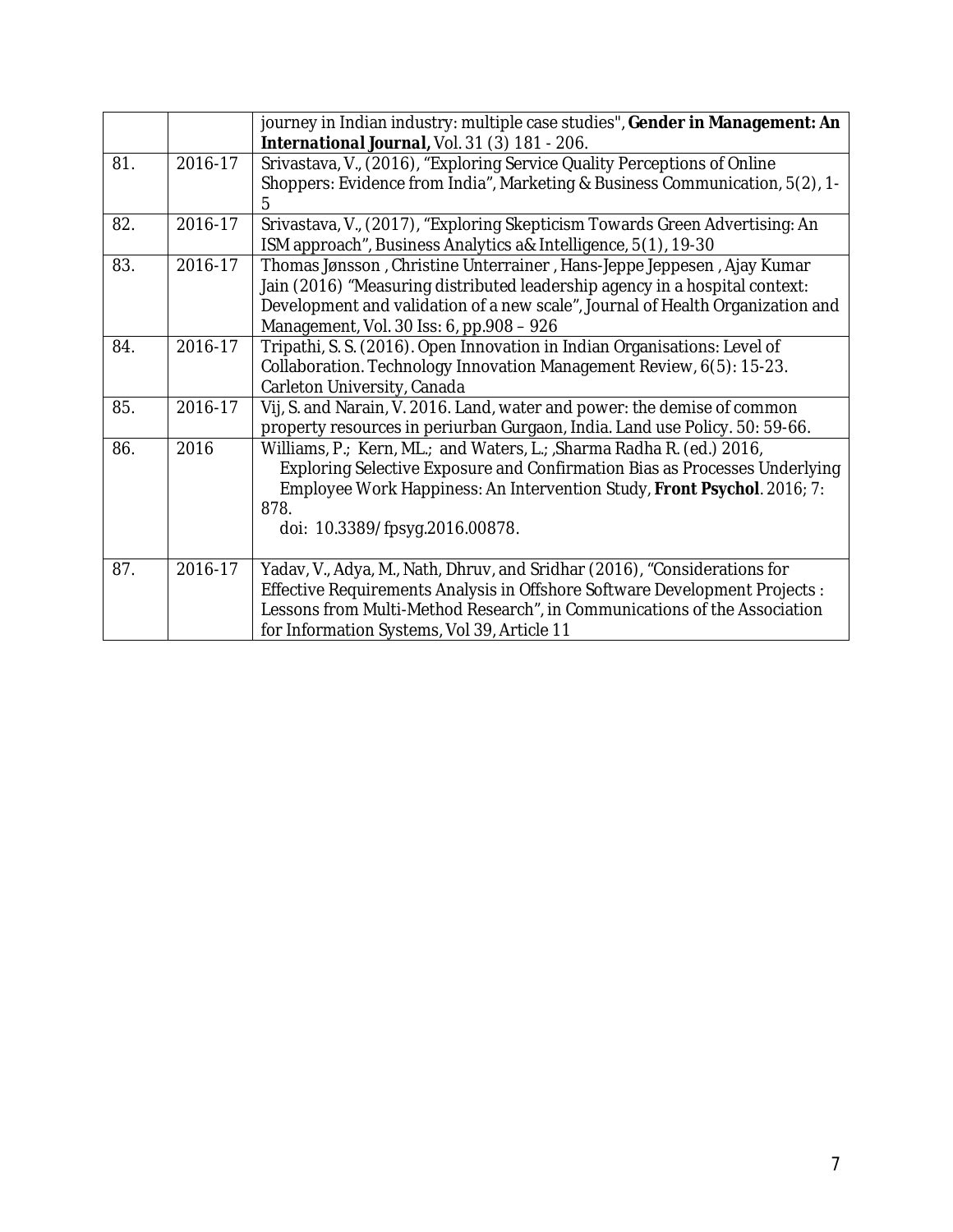| Paper published in National Journal |             |                                                                                                                                                                                                                                                                               |
|-------------------------------------|-------------|-------------------------------------------------------------------------------------------------------------------------------------------------------------------------------------------------------------------------------------------------------------------------------|
| Sr.<br>No.                          | Year        | Paper published in National Journal                                                                                                                                                                                                                                           |
| 1.                                  | 2016-17     | Jelena Horvat, Kirti Sharma, Samo Bobek, 'Key factors for knowledge<br>management: Pilot Study in IT SME's" FIIB Business Review Vol.5 Issue 3, July-<br>Sept. pp 42-50                                                                                                       |
| 2.                                  | 2016-17     | Narain, V. 2016. Periurbanization, land use change and water security: a new<br>trigger for water conflicts? IIM- Kozhikode Society and Management Review.<br>$5(1): 5-7.$                                                                                                    |
| 3.                                  | 2016-17     | Narain, V. and Vij, S. 2016. Fluid governance: water flows and rural-urban<br>transformations in South Asia. Editorial. South Asian Water Studies. Special<br>issue on urbanization and periurbanization: Challenges for water governance<br>in South Asia.                   |
| $\boldsymbol{4}$ .                  | $2016 - 17$ | Nath, Dhruv (2016), The Impact of Top Management Attitude on Information<br>Systems Implementation, in Academicia : An International Multidisciplinary<br>Research Journal, Vol. 6, Issue 9, Sept 2016, pp 177-189                                                            |
| 5.                                  | 2016-17     | P. C. Biswal (2016), Exchange Rate Stability and Interventions through<br>Derivatives Market in India, Research Paper submitted to Reserve Bank of<br>India, Feb 2017.                                                                                                        |
| 6.                                  | 2016-17     | Roy, T., & Roy, A. (2016). Health and Right Based Approach to Development -<br>Kerala Scenario. Prabandhgyan - International Journal of Management,<br>5(September), 19-30.                                                                                                   |
| 7.                                  | 2016-17     | Saurabh, P. & Tripathi, S. S. (2016). Support for New Product Development:<br>Case Study of an Innovative Product 'Tarang Pariwartak'. Journal of<br>Management & Entrepreneurship, Vol.10, No.1, pp 41-58.                                                                   |
| 8.                                  | 2016-17     | Shaikh, I.(2016) "The seasonal anomalies in the Investors" Fear Gauge index,<br>Research Bulletin, Vol. 42 No. 1 pp. 247-254.                                                                                                                                                 |
| 9.                                  | 2016-17     | Shaikh, I.(2016) Stylized patterns of implied volatility in India: a case study of<br>Currency Options, Spectrum, Vol. 4 No. 2 pp. 150-155.                                                                                                                                   |
| 10.                                 | 2016-17     | Sharma, Anshu, Bhatnagar, Jyotsna (2017) - "Talent analytics: A strategic tool<br>for talent management outcomes", "Talent Analytics: A strategic tool for talent<br>management outcomes", in The Indian Journal of Industrial Relations, Vol. 52,<br>NO. 3 (ISSN: 0019-5286) |
| 11.                                 | 2016-17     | Urban Šebjan, Kirti Sharma, Samo Bobek, Polona Tominc 'Measuring<br>acceptance of CRM analytical tools with organizational factors', IMT Case<br>Journal, Vol.6, No.1&2, July 2015-June 2016, ISSN No.2229-6743, pp-9-16.                                                     |
| 12.                                 | 2016-17     | Vallabh, P. & Vallabh, G. (2016), Role of Workplace Spirituality in Relationship<br>between Organizational Culture and Effectiveness, Management and Labour<br>Studies, 41(3) 1-8                                                                                             |
| 13.                                 | 2016        | van Dick R, Drzensky, Heinz M .; Sharma Radha R (ed.) (2016), Goodbye or<br>Identify: Detrimental Effects of Downsizing on Identification and Survivor<br>Performance. Front Psychol. 2016 May 25;7:771. doi:<br>10.3389/fpsyg.2016.00771                                     |
| 14.                                 | 2016-17     | Vyas, V., Jain, P., & Roy, A. (2016). Construct Validity and Preferential Values:<br>Mutual Fund as Investment Avenue. SCMS Journal of Indian Management,                                                                                                                     |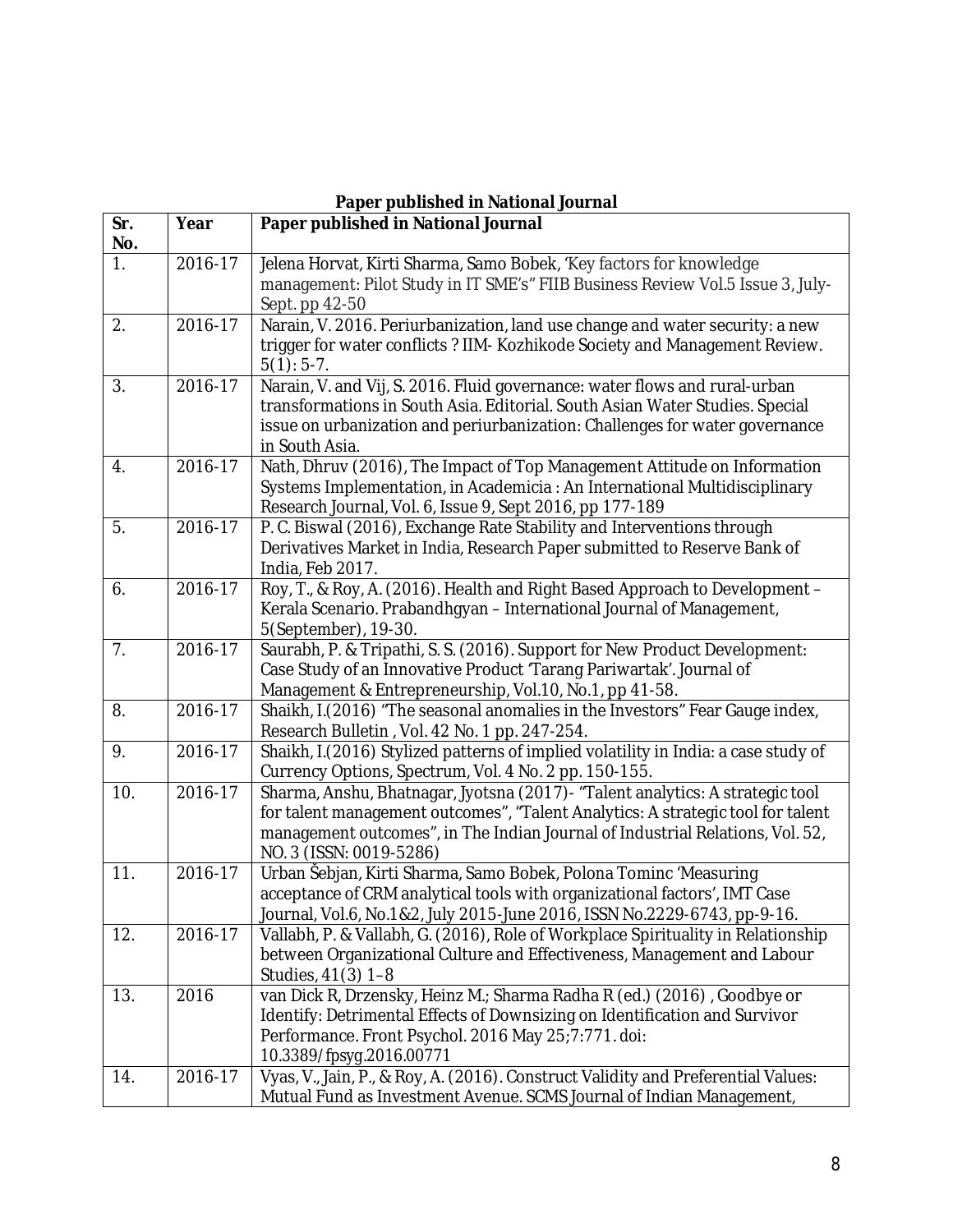|  | ີ |
|--|---|
|  |   |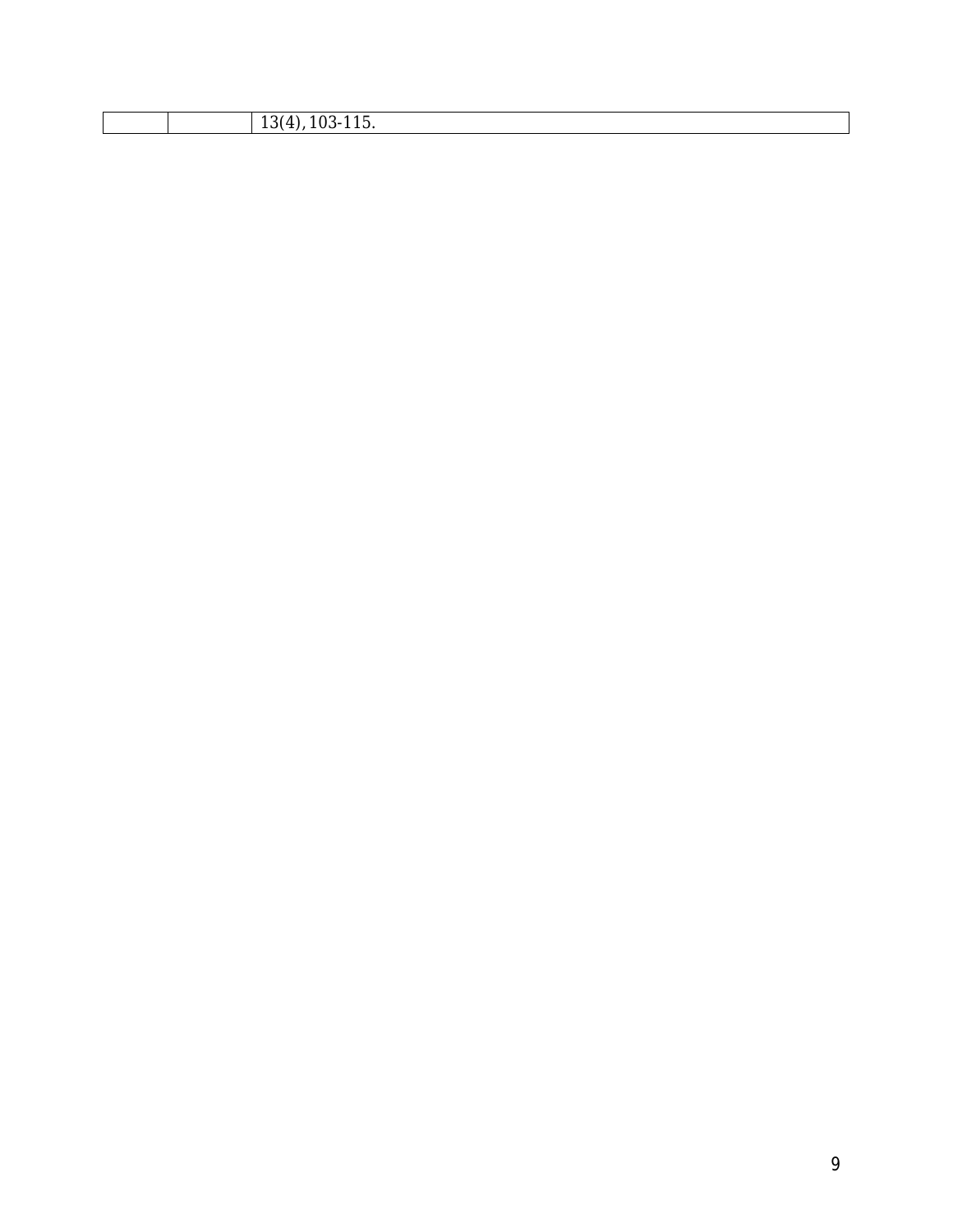|                |         | <b>Book Chapters</b>                                                                                                                                                                                                                                                                                                          |
|----------------|---------|-------------------------------------------------------------------------------------------------------------------------------------------------------------------------------------------------------------------------------------------------------------------------------------------------------------------------------|
| S.No           | Year    | <b>Book Chapters</b>                                                                                                                                                                                                                                                                                                          |
| $\mathbf{1}$ . | 2016-17 | Aeron, P. & Metri B.A., (2016), "Manufacturing Policies and Strategies across<br>China and India" in China and India: History, Culture, Cooperation and                                                                                                                                                                       |
|                |         | Competition by Pramita, Mukherjee, Arnab K. Deb and Miao Pang, pp. 153-168                                                                                                                                                                                                                                                    |
| 2.             | 2016-17 | Agarwal, S., Singh, R.K., Murtaza, Q. (2016) "Selling Remanufactured Products<br>through proper channel in emerging economies" Chapter 19, pp. 333-343,<br>Marketing in Emerging Economies, edited by Dr. Rahela Forooki, published by<br>Mankin Press.                                                                       |
| 3.             | 2016-17 | Gupta P., (2017), Book Review of "The Essential of Corporate Governance" by<br>Mr. G. N. Bajpai, Consultancy Development Centre, An Autonomous Institution<br>of DSIR, Ministry of Science and Technology, Govt. of India                                                                                                     |
| 4.             | 2016-17 | Gupta P., (2017), Case Analysis of "Eastern Housing Limited—Marketing<br>Strategies of Real Estate Company in Bangladesh", by Mikhail B. Khodorkovsky,<br>Sage Publications India pvt. Ltd., 21(1)                                                                                                                            |
| 5.             | 2016-17 | Gupta, A. Amit, "Developing Simulation based strategy for food grains<br>movement in India" in Trends in Operations Management by Dr. B.A. Metri and<br>A.K. Singh, Excel India Publishers, pp 377-389                                                                                                                        |
| 6.             | 2016-17 | Gupta, A. Amit, "Joint replenishment strategy in production inventory model<br>with equal production run and repleishment cycle" in Trends in Operations<br>Management by Dr. B.A. Metri and A.K. Singh, Excel India Publishers, pp 366-<br>376                                                                               |
| 7.             | 2016-17 | Gupta, S; Sharma, D. "Dimensions of Retail Service Convenience in Emerging<br>Market Settings-A Qualitative Investigation", accepted and to be published in<br>the book titled, CREATING MEMORABLE CUSTOMER EXPERIENCES-INSIGHTS<br>FROM HOSPITALITY SECTOR, by Apple Press, USA in Feb 2017.                                 |
| 8.             | 2016-17 | Jain, Neera, Mukherji, Shoma, "Women in Management in India", Women in<br>Management: Current Research Issues (ed.), Sage Publishers, UK, Vol. 3, 2016                                                                                                                                                                        |
| 9.             | 2016-17 | Kirti Sharma, (2017), "Social Marketing Strategies to Prevent Fetal Alcohol<br>Spectrum Disorder (FASD): Comparison of East and West World DBH<br>Publishers and distributors, New Delhi                                                                                                                                      |
| 10.            | 2016-17 | Kumar, A. (2016), "Governance in the 21st Century: Shifting Goal Post" in the<br>book Emerging Themes in Strategy, (Edited) Mac Graw Hill Education.                                                                                                                                                                          |
| 11.            | 2016-17 | Merry, D.J. Prakash, A., Swatuk, L., Lacobs, I., and Narain, V. 2017. Water<br>governance futures in South Asia and Southern Africa: dejavu all over again? In<br>E. Karar eds Freshwater governance for the 21st century. Global Issues in<br>Water Policy (6). Springer Nature: Switzerland.                                |
| 12.            | 2016-17 | Narain, V. 2016. Introduction: towards a discursive analysis of Indian water<br>policy. In V. Narain and A. Narayanamoorthy (eds.) Indian Water Policy at the<br>cross-roads: resources, technology and reforms. Switzerland: Springer.                                                                                       |
| 13.            | 2016-17 | Narain, V. 2016. Introduction: urbanization, climate change and periurban<br>water security in South Asia - A framework for analysis. In Narain, V. and<br>Prakash, A. (eds.) Water security in periurban South Asia: adapting to climate<br>change and urbanization, pp. 1-32. New Delhi: Oxford University Press.           |
| 14.            | 2016-17 | Narain, V., Ranjan, P., Sreoshi Singh and Aman Dewan, 2016. Urbanization,<br>climate change and Water Security in periurban Gurgaon, India. In Narain, V.<br>and Prakash, A. (eds.) Water security in periurban South Asia: adapting to<br>climate change and urbanization, pp.75-107. New Delhi: Oxford University<br>Press. |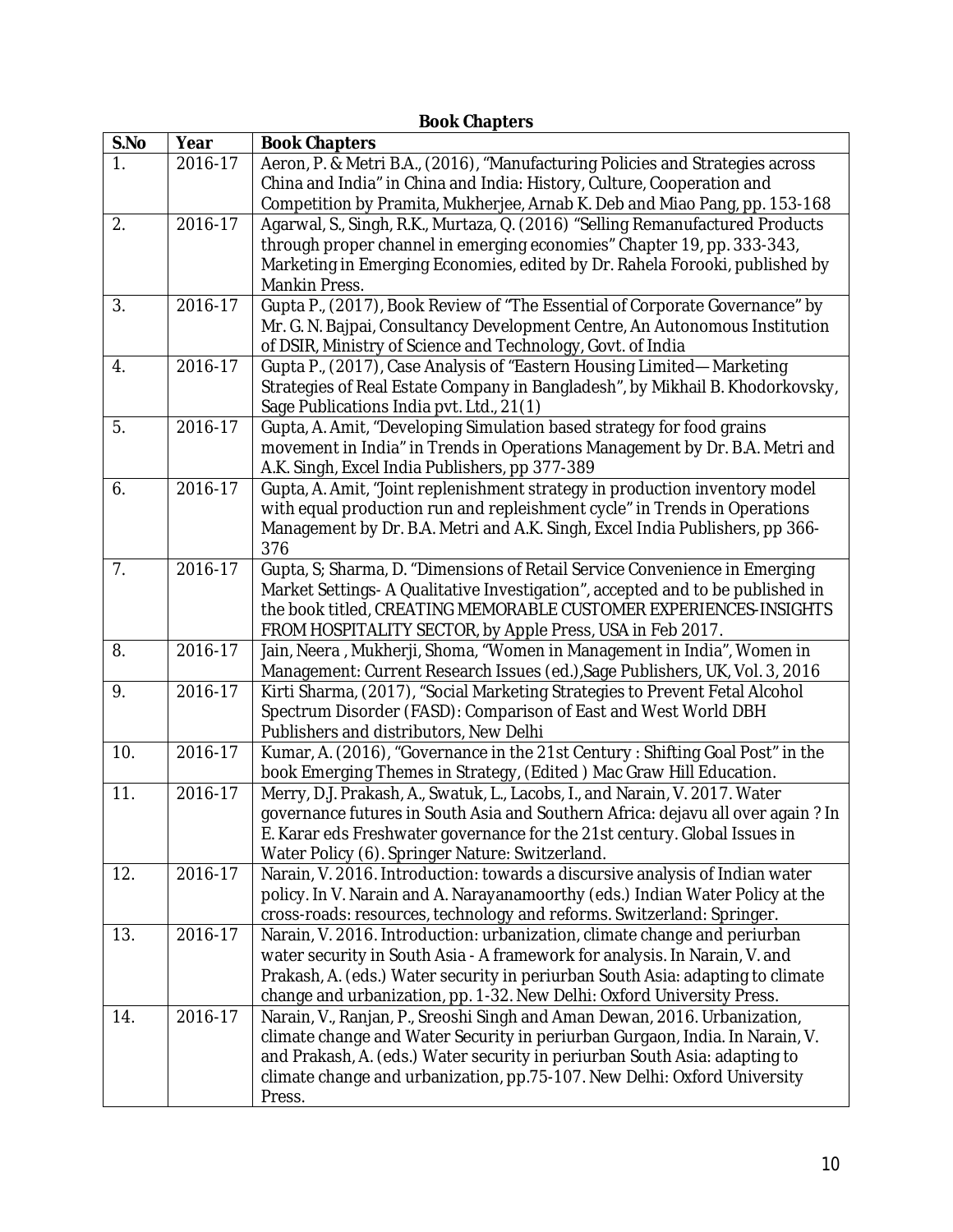| 15. | 2016-17     | Panda, Abinash & Gupta, Rajen K. (2016). "Methodological Approaches and<br>Challenges to Studying Indian Culture", In (Eds.) Ashish Malik and Vijay<br>Pereira, Indian Culture and Work Organization in Transition, pp. 182-219,<br>Routledge, South Asia                                     |
|-----|-------------|-----------------------------------------------------------------------------------------------------------------------------------------------------------------------------------------------------------------------------------------------------------------------------------------------|
| 16. | 2016-17     | Prashar A. (2016), "A Hybrid DOE Framework for Six Sigma Process<br>Improvement: An Empirical Study" in Competing through Operations<br>Excellence: Agility, Adaptability & Analytics By: Jitendra K Das, Bloombury<br>Publishing India Pvt. Ltd.                                             |
| 17. | 2016-17     | Prashar A. (2016). "A hybrid doe framework for six sigma process<br>improvement: an empirical study." Competing through operations excellence,<br>chapter 6, Bloombury.                                                                                                                       |
| 18. | 2016-17     | Sharma, Radha R. (2017), "The New Paradigm: A competency model for<br>management education", in a book Managing for Responsibility, Business<br><b>Expert Press</b>                                                                                                                           |
| 19. | 2016-17     | Sharma, Radha R. and Gupta, Nakul (2017), "The contemporary context of<br>management education", in a book Managing for Responsibility, Business<br><b>Expert Press</b>                                                                                                                       |
| 20. | 2016-17     | Sharma, Radha R. Madan, Anishya O. (2017), "Exploring the nexus between<br>organizational crimes and the dark side of behaviour: Strategies for prevention<br>and mitigation", in a book Organizational Social Irresponsibility: Tools and<br>Theoretical Insights, Information Age Pub. Inc. |
| 21. | 2016-17     | Taneja, S, Jennifer, J. Griffin, Sharma, Radha R. et al. (2017), "Using Stakeholder<br>approach to understand success; empirical tests in Indian Business" in Guler<br>Aras<br>& Coral Ingley (eds), Routledge, USA, 21-41.                                                                   |
| 22. | $2016 - 17$ | Tripathi, S. S. (2016), "Openness and diversity of Indian Boards: Does<br>Internationalisation matter?" in Innovative Management Solutions for<br>Competitive Advantage by Shailendra Nigam & Soni Agarwal (Eds.), Excel India<br>Publishers, pp 170-177 (ISBN-978-93-86-256-201).            |
| 23. | 2016-17     | Vallabh P., 2016 Workplace Place Spirituality and Decision Making at Different<br>Levels in Organization in Spiritual Leadership for Business Transformation<br>(Ed. S.S. Sengupta), ISOL Publishers                                                                                          |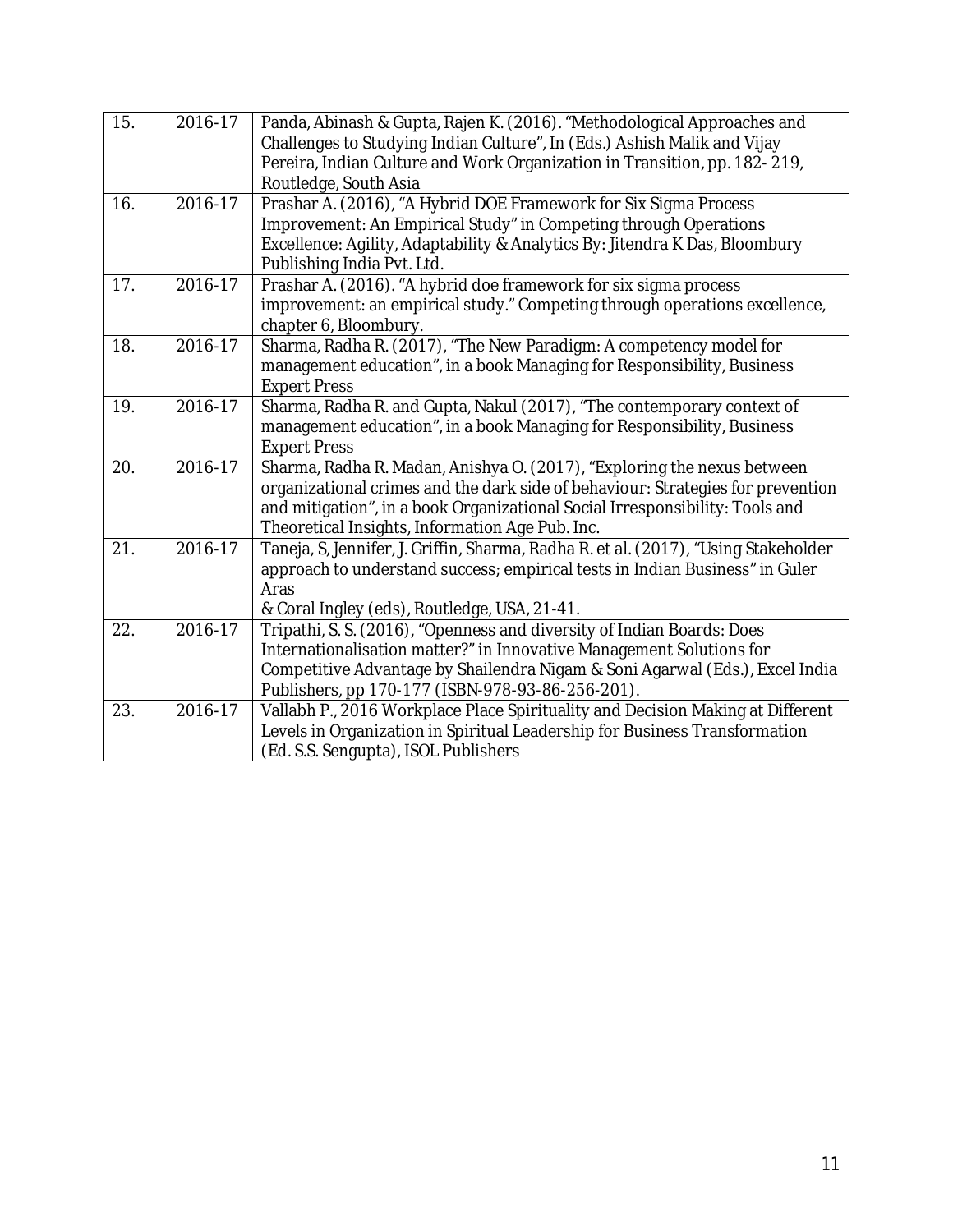| <b>Book Review</b> |         |                                                                                                                                                                                                                                                                                      |  |
|--------------------|---------|--------------------------------------------------------------------------------------------------------------------------------------------------------------------------------------------------------------------------------------------------------------------------------------|--|
| S.No               | Year    | <b>Book Review</b>                                                                                                                                                                                                                                                                   |  |
| $\overline{1}$ .   | 2016-17 | Bisht, N. (2016), "Vision MDI" 20(4)                                                                                                                                                                                                                                                 |  |
| 2.                 | 2016-17 | Kaushal, Leena, A. (2016), "Case Studies in Sustainability Management: The<br>Oikos Collection Volume 3 by Jordi Vives Gabriel Greenleaf Publishing, 2014"                                                                                                                           |  |
|                    |         | Published in Drishtikon: A Management Journal Volume 8 Issue 1 September<br>2016-March 2017.                                                                                                                                                                                         |  |
| 3.                 | 2016-17 | Kaushal, Leena, A. (2016), "Creating the Social Venture (2016) by Susan<br>Coleman and Dafna Kariv" Published in Pragati Journal of Indian<br>Economy, 2016, Volume 3, Issue 1.                                                                                                      |  |
| $\overline{4}$ .   | 2016-17 | Kaushal, Leena, A. (2016), "Social Finance Editd by Alex Nicholas, Rob Patson<br>and Jed Emerson, Ocford University Press, 2015." Published in<br>Unnayan, Volume V, July 2016.                                                                                                      |  |
| 5.                 | 2016-17 | Kaushal, Leena, A. (2017), "The Globalization of Inequality François<br>Bourguignon Translated by Thomas Scott-Railton 2015 Princeton University<br>Press Princeton Oxford Accepted for publication by Global Business Review,<br>(GBR) 18.2 (March-April 2017) issue. (Forthcoming) |  |
| 6.                 | 2016-17 | Prashar A. 2017 [Review of the book Media Audience Research: A Guide for<br>Professionals, by Graham Mytton, Peter Diem and Piet Hien van Dam] Vision,<br>21(1), DOI: 10.1177/0972262916682135                                                                                       |  |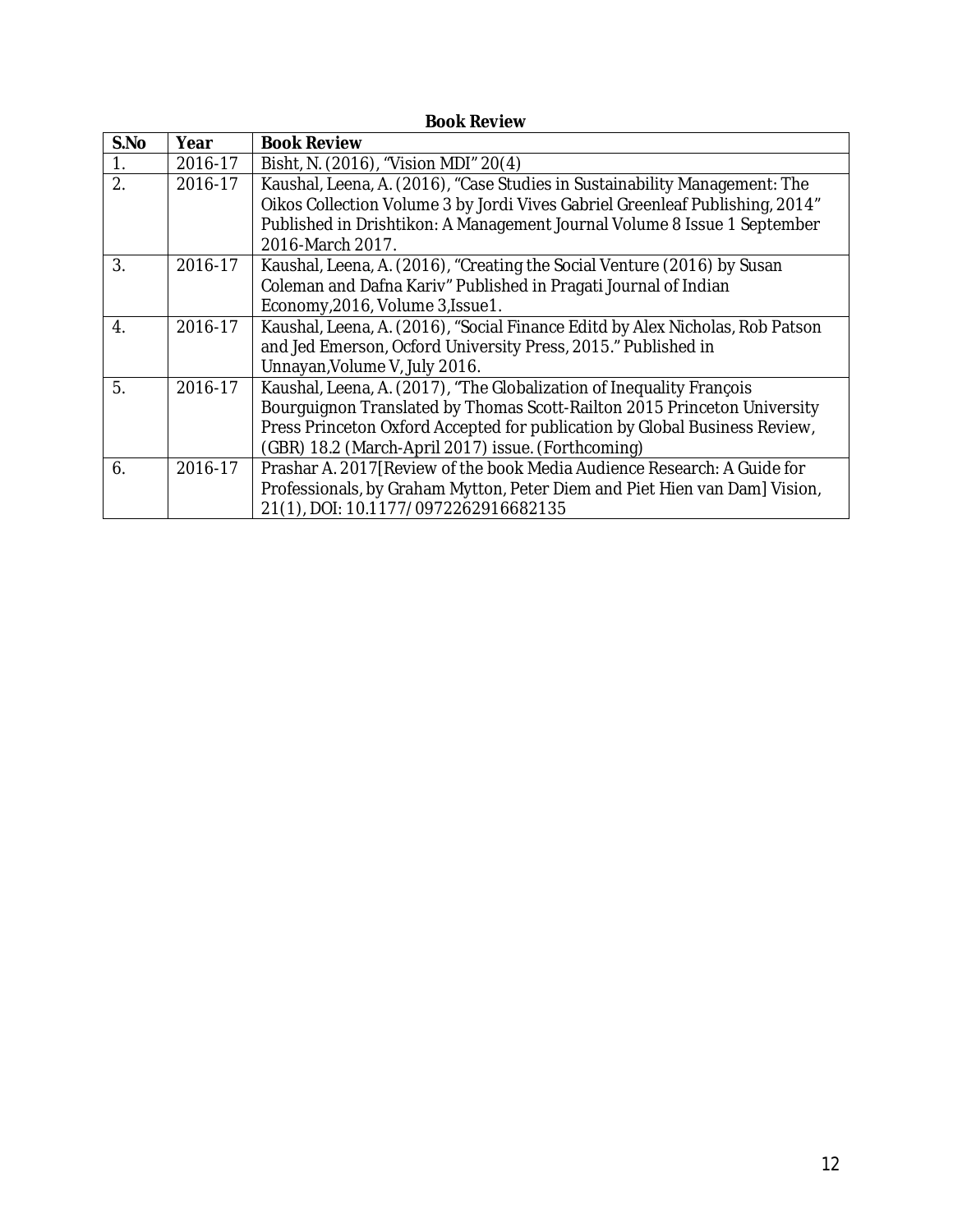|                  | <b>Faculty Presented Papers in International Conference</b> |                                                                                                                                                      |  |  |
|------------------|-------------------------------------------------------------|------------------------------------------------------------------------------------------------------------------------------------------------------|--|--|
| S.No             | Year                                                        | <b>Faculty Presented Papers in International Conference</b>                                                                                          |  |  |
| 1.               | 2016-17                                                     | Arun Tripathy (2017), "Impact of Technology Life Cycle on Alliance                                                                                   |  |  |
|                  |                                                             | Governance Structure" 2nd International Conference on Evidence Based                                                                                 |  |  |
|                  |                                                             | Management 2017 (ICEBM2017), March 17-18, 2017, BITS Pilani, Pilani                                                                                  |  |  |
| 2.               | 2016-17                                                     | Ashavaree Das, Kirti Sharma, 'Making maternal health services friendly: A                                                                            |  |  |
|                  |                                                             | socio-ecological model to understand the consumer behavior of the urban                                                                              |  |  |
|                  |                                                             | poor' (Paper in Health Marketing)' 7th EMAC to be held on 14-16 September                                                                            |  |  |
| 3.               | 2016-17                                                     | 2016, Sarajevo, Bosnia.                                                                                                                              |  |  |
|                  |                                                             | Bhandari, D, Singh, R.K. and Garg, S.K. (2016), "Application of advanced<br>manufacturing technologies in Indian SMEs: Opportunities and Challenges, |  |  |
|                  |                                                             | International Conference on Recent Advances in Mechanical Engg (RAME-                                                                                |  |  |
|                  |                                                             | 2016), Delhi Technological University, October 14-15, Proceedings pp. 393-402.                                                                       |  |  |
| $\overline{4}$ . | $2016 - 17$                                                 | Gupta, A. Amit, "Customer Satisfaction and Loyalty of E-commerce in India",                                                                          |  |  |
|                  |                                                             | International Conference on "Recent Innovation in Science, Technology and                                                                            |  |  |
|                  |                                                             | Management" (ICRISTM-16), at Indian Federation of United Nations                                                                                     |  |  |
|                  |                                                             | Associations (IFUNA), New Delhi, India on 12th June 2016, ISBN: 978-81-                                                                              |  |  |
|                  |                                                             | 932712-3-0                                                                                                                                           |  |  |
| 5.               | 2016-17                                                     | Gupta, S. and Kumar, V.(2016) Advertising: Past, Present and Future. 38th                                                                            |  |  |
|                  |                                                             | Annual ISMS Marketing Science Conference. Shanghai, China. June 16-18, 2016                                                                          |  |  |
| 6.               | 2016-17                                                     | Jain, A., (2016). "Determinants of Price Discovery in Three Indian Markets",                                                                         |  |  |
|                  |                                                             | Asia Pacific Association of Derivatives Conference, Busan, South Korea, 22-23                                                                        |  |  |
|                  |                                                             | Aug., 2016                                                                                                                                           |  |  |
| 7.               | 2016-17                                                     | Jaiswal Manaheo and Choudhaury P (2016) "Portfolio of Control in Platform                                                                            |  |  |
| 8.               | $2016 - 17$                                                 | Ecosystems Governance: Case of UID" ISDSI<br>Kaushal, Leena, A. (2017), "Corporate Governance in Central Public                                      |  |  |
|                  |                                                             | Enterprises: Premise, Performance, and Prospect" 2nd International                                                                                   |  |  |
|                  |                                                             | Conference on Evidence Based Management 2017 (ICEBM2017), March 17-18,                                                                               |  |  |
|                  |                                                             | 2017, BITS Pilani, Pilani                                                                                                                            |  |  |
| 9.               | 2016-17                                                     | Kaushik, A and Chandrakanta, C. (2017), Practices to Reduce Poaching in                                                                              |  |  |
|                  |                                                             | Information Exchange with External Organizations, Global Research                                                                                    |  |  |
|                  |                                                             | Conference (GRC) 2017, 5-7 Jan 2017, Goa.                                                                                                            |  |  |
| 10.              | $2016 - 17$                                                 | Kaushik, A. (2017), IT Risk Management for e-Governance, 7th International                                                                           |  |  |
|                  |                                                             | Conference on Information Systems and Technologies, Dubai, 18 - 20 March                                                                             |  |  |
|                  |                                                             | 2017.                                                                                                                                                |  |  |
| 11.              | 2016-17                                                     | Kaushik, A. (2017), GIS Based Decision Support Systems in Government: Cases                                                                          |  |  |
|                  |                                                             | from India, 10th International Conference on Theory and Practice of Electronic<br>Governance, 7-9 March 2017, New Delhi, India.                      |  |  |
| 12.              | 2016-17                                                     | Kumar, P and Singh, R.K., (2016) "Solving the vendor selection problem using                                                                         |  |  |
|                  |                                                             | fuzzy TOPSIS", International Conference on Recent Advances in Mechanical                                                                             |  |  |
|                  |                                                             | Engg (RAME-2016), Delhi Technological University, October14-15, Proceedings                                                                          |  |  |
|                  |                                                             | pp.445-458.                                                                                                                                          |  |  |
| 13.              | 2016-17                                                     | Kumar, P and Singh, R.K., Shankar, R., (2016), "A Comparative analysis of                                                                            |  |  |
|                  |                                                             | Service performance of Delhi based cellular mobile telecom service providers",                                                                       |  |  |
|                  |                                                             | XX Annual International Conference of Society of Operations Management, IIIT                                                                         |  |  |
|                  |                                                             | Gwalior, 23-24 Dec,pp.89, Emerald Abstract book.                                                                                                     |  |  |
| 14.              | 2016-17                                                     | Kumar, P. Singh, R.K. (2016), "A Framework for Sustainable Supplier Selection:                                                                       |  |  |
|                  |                                                             | Fuzzy TOPSIS approach", Sixteenth Global Conference on Flexible Systems                                                                              |  |  |
|                  |                                                             | Management", UTS Business School, Sydney, Dec 4-6, 2016, pp.30-39.                                                                                   |  |  |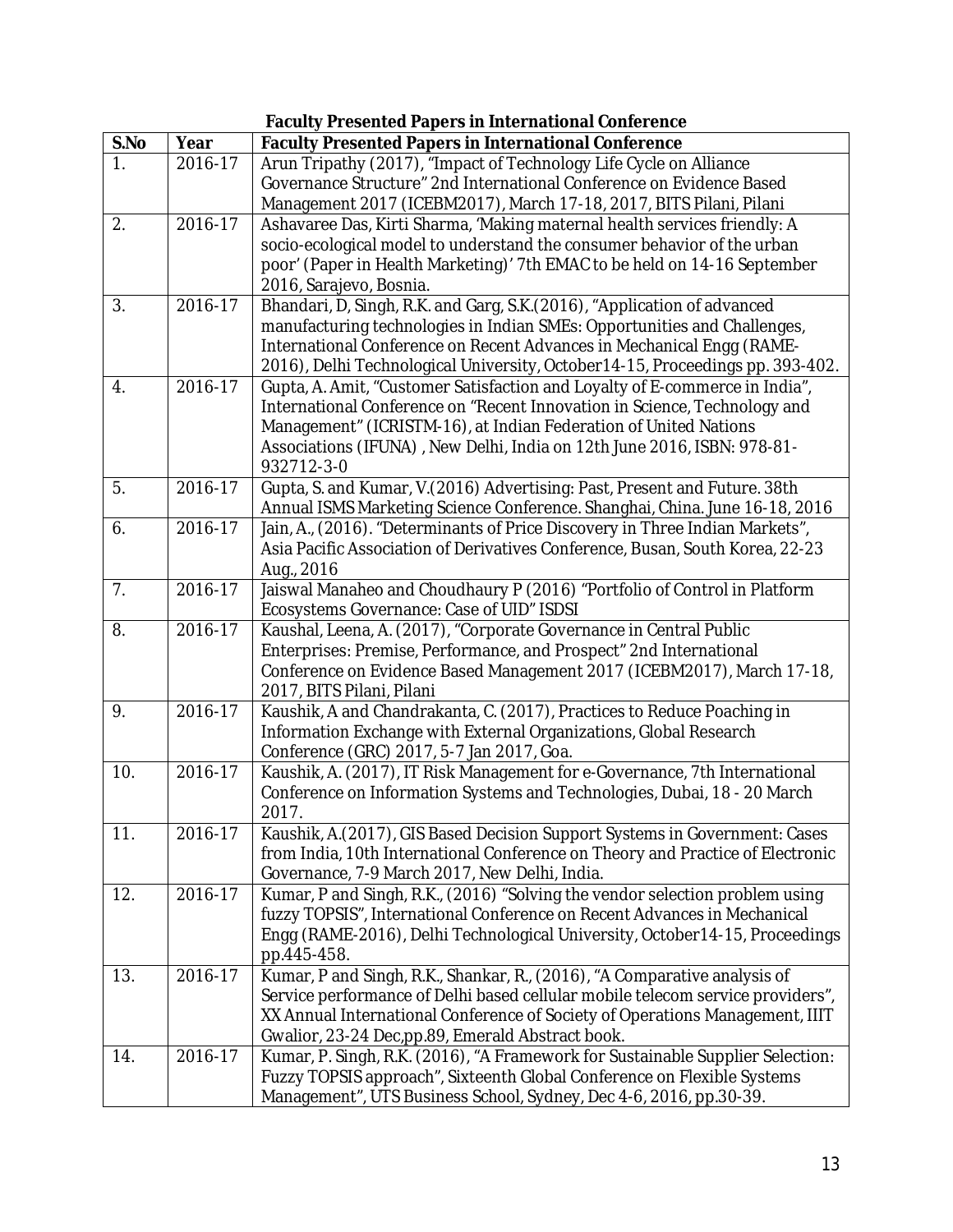| 15. | 2016-17     | Misra, Alok (2016), Social Performance Task Force Annual Meeting, 2016                                 |
|-----|-------------|--------------------------------------------------------------------------------------------------------|
| 16. | 2016-17     | Mukherjee J. (2016), "Social Media Use by Frontline B2B Sales Force in India",                         |
|     |             | IMP Asia in Africa, Cape Town, South Africa, 4-7 Dec 2016                                              |
| 17. | 2016-17     | Mukherji, Shoma, Jain, Neera, "From Grassroots to Corporate: Challenging                               |
|     |             | Discrimination and Communicating for Women Empowerment", Global                                        |
|     |             | Advances in Business Communication Conference, San Luis Potosi, Mexico, May                            |
|     |             | $24 - 28, 2016$                                                                                        |
| 18. | 2016-17     | Narain, V. 2016. Water security and climate change: a periurban perspective.                           |
|     |             | Presentation at the International Conference on Water Security and Climate                             |
|     |             | Change organised at AIT, Asian Institute of Technology, Bangkok, Thailand.                             |
| 19. | $2016 - 17$ | Narain, V. and Singh, Aditya Kumar. 2016. Circumventing Exclusion: the socio-                          |
|     |             | technical mediation of water (in) security in periurban Gurgaon, India.                                |
|     |             | Presentation at the XI International Conference on Public Policy and                                   |
|     |             | Management. August 8-10, 2016. Center for Public Policy. Indian Institute of<br>Management, Bangalore. |
| 20. | 2016-17     | Narain, V. and Vij, S. 2016. Conflicts, Cooperation and Peri-urban Water                               |
|     |             | Security: Towards a Research Agenda for Emerging Indian Cities. Presentation                           |
|     |             | at the 8th Biennial conference of the Indian Society for Ecological Economics,                         |
|     |             | January 4-6, 2016. Indian Institute of Sciences, Bangalore.                                            |
| 21. | 2016-17     | Nayak, Sunanda and Bhatnagar Jyotsna (2016) "Impact of Commitment based                                |
|     |             | HR practices on knowledge creation in ambidextrous organizations" was                                  |
|     |             | presented at the AOM conference on 8th August 2016 Academy of Management                               |
|     |             | (AOM) conference held at Anaheim, USA during 4th- to 10th August 2016                                  |
| 22. | 2016-17     | Pardasani, R.; Sharma, Radha, R.; Biswas, S. (2016) Resonant Leadership as an                          |
|     |             | enabler of positivity in the organizations presented at 76th Annual Academy of                         |
|     |             | Management conference, Anaheim, August 6-9, 2016.                                                      |
| 23. | $2016 - 17$ | Roy, A., Vyas, V., & Raitani, S. (2016). "An Economic Relationship Between                             |
|     |             | Monetary Policy and Stock Prices". In Proceedings of UGC Sponsored National                            |
|     |             | Conference on Emerging Issues in International Trade and Finance in Post                               |
|     |             | Recession Period (pp. 143-161). New Delhi                                                              |
| 24. | 2016-17     | Rupamanjari S. Ray (2016), "Benefits and Challenges of Sustainability Practices                        |
|     |             | of Indian SMEs", 23rd IAMB Conference proceedings, Winter 2017, USA, ISSN<br>no. 1949-9094             |
| 25. | 2016-17     | Shaikh, I. (2017), "The VIX as a Stock Market Indicator", ICEBM 2017                                   |
| 26. | 2016-17     | Shaikh, I. (2016) On the examination of value based performance measures:                              |
|     |             | Evidence from Indian Firms, Advances in Applied Economic Research,                                     |
|     |             | (Forthcoming, Feb, 2017).                                                                              |
| 27. | 2016-17     | Sharma, Anshu, Bhatnagar, Jyotsna (2016) "Nothing Formal About It Or Is It?                            |
|     |             | Social Media In The Workplace", was presented at the AOM conference on 8th                             |
|     |             | August 2016 Academy of Management (AOM) conference held at Anaheim, USA                                |
|     |             | during 4th- to 10th August 2016                                                                        |
| 28. | 2016-17     | Sharma, Radha R (2017) 'Gender Equity for Fostering Women's Honour',                                   |
|     |             | during Seminar on Fostering Women's Honour January 20, 2017 at HIPA,                                   |
|     |             | Gurgaon. supporting PM's initiative Beti Bachao Beti Padao                                             |
| 29. | 2016-17     | Sharma, Radha R. (2016) Gender Equity for Sustainable Business Growth                                  |
|     |             | presented in Business Sustainability and Responsibility Reporting Summit,                              |
|     |             | PHDCC, New Delhi, June 24-25.                                                                          |
| 30. | 2016-17     | Sharma, Radha R. (2016) Keynote speaker on Leadership for Excellence:                                  |
|     |             | Changing Paradigms, in HRD Congress on Nurturing World Class Organizations                             |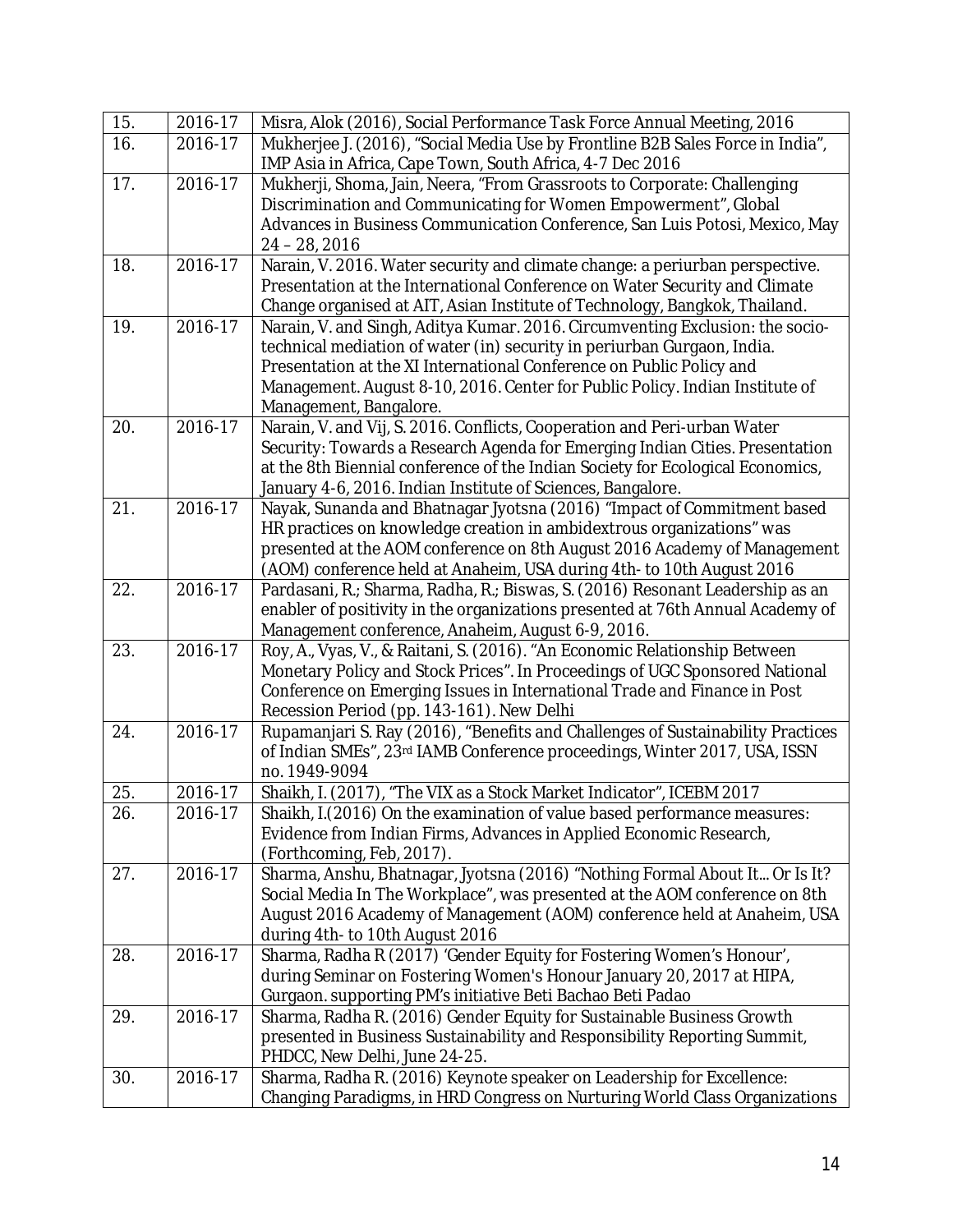|     |         | in an Emerging Global Diaspora" organised by Central University of Jammu<br>during Sept. 16-18, 2016 at Jammu.                                                                                                                                                                            |
|-----|---------|-------------------------------------------------------------------------------------------------------------------------------------------------------------------------------------------------------------------------------------------------------------------------------------------|
| 31. | 2016-17 | Sharma, Radha R. (2016) Organiser and Presenter in PDW on Creating<br>meaningful organizations: role of values, spirituality, mindfulness and<br>leadership during 76th Annual Academy of Management conference, Anaheim,<br>August 6-9.                                                  |
| 32. | 2016-17 | Vallabh, P., Vallabh, G. (2016), Role of Empathy in relationship between<br>Workplace Spirituality and Moral Behaviour at work at the iHOPE 2016 in<br>Sapporo, Hokkaido, Japan from June 24 - 26, 2016.                                                                                  |
| 33. | 2016-17 | Vij, S and Narain, V. 2016. Land, water and power: the demise of common<br>property resources in periurban Gurgaon, India. Presentation at the 8th<br>Biennial Conference of the Indian Society for Ecological Economics, January 4-<br>6, 2016. Indian Institute of Sciences, Bangalore. |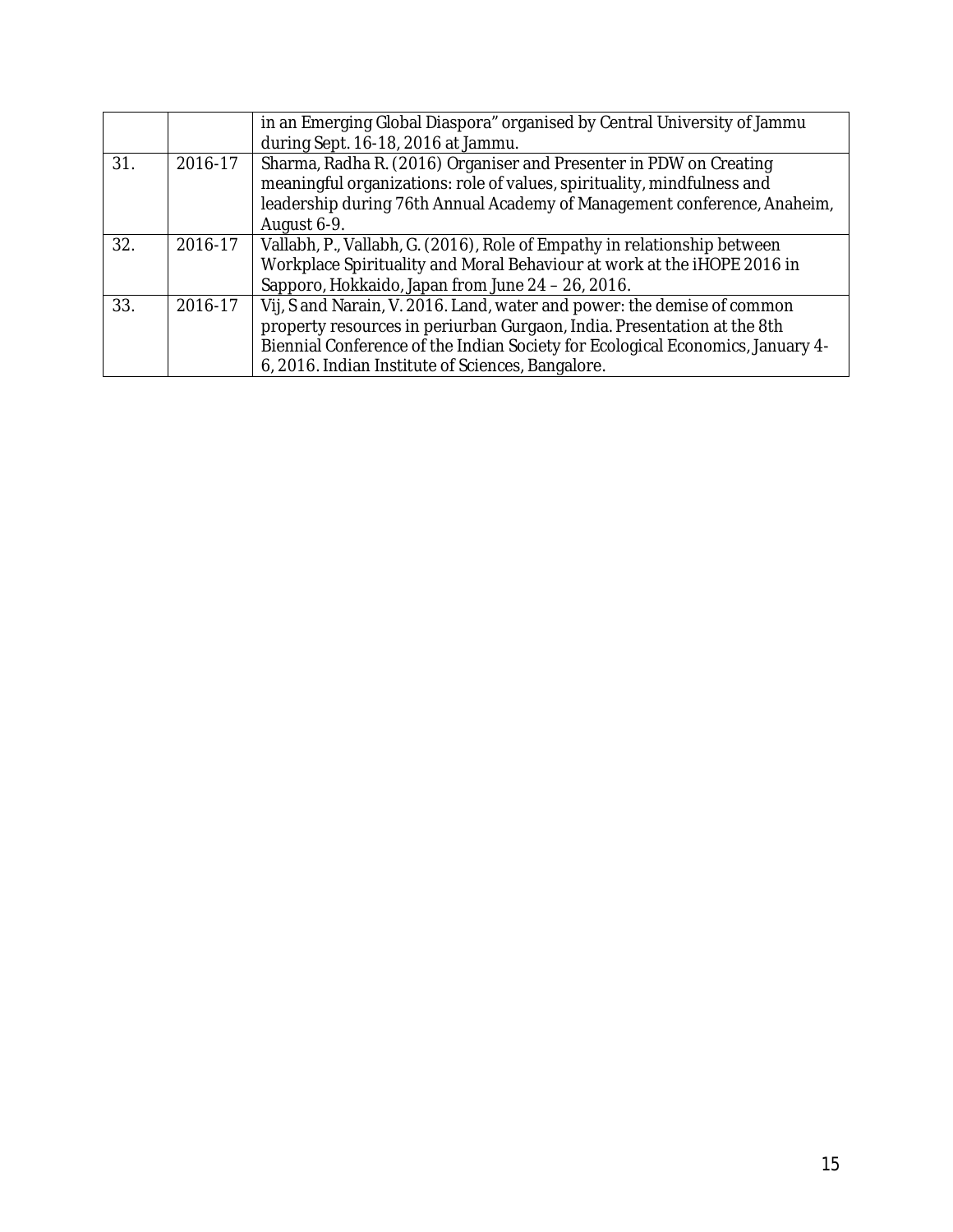|              | <b>Faculty Presented Papers in National Conference</b> |                                                                                                                                                            |  |  |
|--------------|--------------------------------------------------------|------------------------------------------------------------------------------------------------------------------------------------------------------------|--|--|
| S.No         | Year                                                   | <b>Faculty Presented Papers in National Conference</b>                                                                                                     |  |  |
| $\mathbf{1}$ | 2016-17                                                | Jain, A.K. (2016). Relationship between Machiavellianism and Self Monitoring:                                                                              |  |  |
|              |                                                        | Role of Cultural Context. Paper presented in National Academy of Psychology                                                                                |  |  |
|              |                                                        | conference held in IIT Chennai from 29-31st Dec. 2016                                                                                                      |  |  |
| 2.           | 2016-17                                                | Jaiswal, Shweta & Sharma, Radha R. (2016), Quantifying the gap between                                                                                     |  |  |
|              |                                                        | Espoused Organisational Values and Values of Potential Employees:                                                                                          |  |  |
|              |                                                        | Development of Essential Organisational Values (EOV) Scale presented during                                                                                |  |  |
|              |                                                        | National conference on Strengthening Values & Ethics for Sustainable Growth,                                                                               |  |  |
|              |                                                        | Sept. 22-23, MDI Gurgaon.                                                                                                                                  |  |  |
| 3.           | $2016 - 17$                                            | Kumar, A. (2016), "Swach Bharat Abhiyan: A sustainable approach", National                                                                                 |  |  |
|              |                                                        | Conference of NGOs and Panchayat leaders, SEHGAL Foundation, Gurgaon                                                                                       |  |  |
| 4.           | $2016 - 17$                                            | Kumar, R. and Srivastava, V. (2017), "A Qualitative Enquiry of Consumer                                                                                    |  |  |
|              |                                                        | Empowerment with reference to High involvement products". Proceedings of                                                                                   |  |  |
|              |                                                        | the 2017 Annual Conference of the Emerging Markets Conference Board. 141-                                                                                  |  |  |
|              |                                                        | 145, Lucknow: IIM                                                                                                                                          |  |  |
| 5.           | 2016-17                                                | Mukherjee J. (2016), "Using New Case Studies For Evaluation Of Marketing                                                                                   |  |  |
|              |                                                        | Student's Academic Performance", 7th International Conference on Excellence                                                                                |  |  |
|              | 2016-17                                                | in Research and Education, IIM Indore, India, 5th-8th May 2016                                                                                             |  |  |
| 6.           |                                                        | Sagar, S. & Sharma, Radha R (2016) Developing a Multidimensional scale for<br>measuring Resilience, Optimism, Compassion and Spirituality presented during |  |  |
|              |                                                        | National conference on Strengthening Values & Ethics for Sustainable Growth,                                                                               |  |  |
|              |                                                        | Sept. 22-23, MDI Gurgaon.                                                                                                                                  |  |  |
| 7.           | $2016 - 17$                                            | Sharma, Radha R & Pardasani, R. (2016) Humanistic Leadership with Spiritual                                                                                |  |  |
|              |                                                        | Foundation: A case study of Swami Vivekananda presented during National                                                                                    |  |  |
|              |                                                        | conference on Strengthening Values & Ethics for Sustainable Growth, Sept. 22-                                                                              |  |  |
|              |                                                        | 23, MDI Gurgaon                                                                                                                                            |  |  |
| 8.           | 2016                                                   | Sharma, Radha R. (2016) Leadership for Excellence: Changing Paradigms, in                                                                                  |  |  |
|              |                                                        | HRD Congress on Nurturing World Class Organizations in an Emerging                                                                                         |  |  |
|              |                                                        | Global Diaspora" organised by Central University of Jammu during Sept.                                                                                     |  |  |
|              |                                                        | 16-18, 2016 at Jammu.                                                                                                                                      |  |  |
| 9.           | 2016-17                                                | Sharma, Tanuja & Gulyani, G. (2016), "Happiness at work: The role of rewards                                                                               |  |  |
|              |                                                        | & recognition and work engagement among knowledge workers in India",                                                                                       |  |  |
|              |                                                        | National Conference on Strengthening values & ethics for Sustainable Growth:                                                                               |  |  |
|              |                                                        | Role of Indian Philosophical Traditions, September 22-33, 2016                                                                                             |  |  |
| 10.          | 2016-17                                                | Tiwari, Anjali, & Sharma, Radha R (2016) An Exploratory Study of Dignity with                                                                              |  |  |
|              |                                                        | a Conceptual Model presented during National conference on Strengthening                                                                                   |  |  |
|              |                                                        | Values & Ethics for Sustainable Growth, Sept. 22-23, MDIG.                                                                                                 |  |  |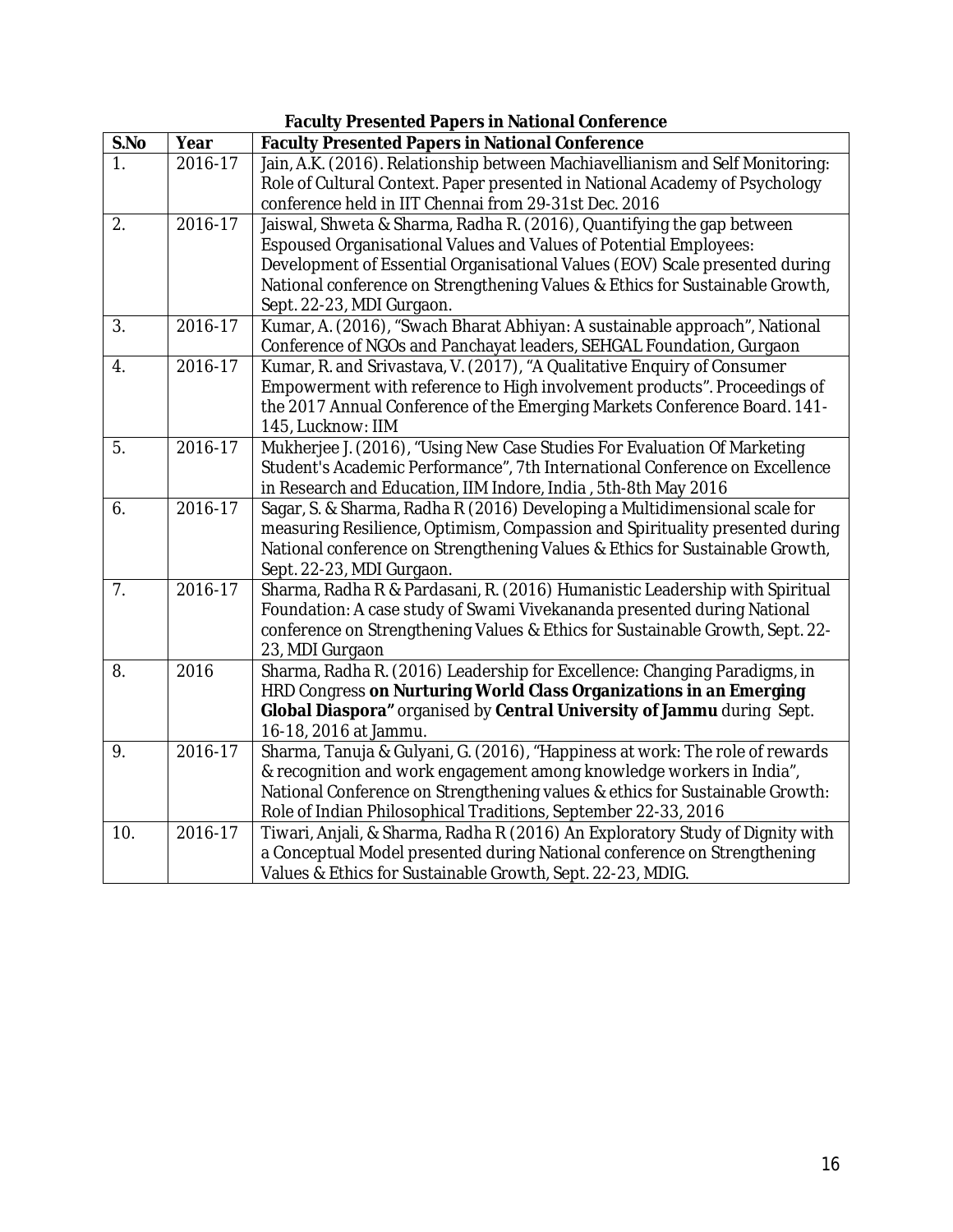| <b>Cases Published in leading Case Clear Houses</b> |             |                                                                                          |
|-----------------------------------------------------|-------------|------------------------------------------------------------------------------------------|
| S.No                                                | Year        | <b>Cases Published in leading Case Clear Houses</b>                                      |
| $\mathbf{1}$ .                                      | 2016-17     | Acharya, Ira, Jain, Neera, "Patanjali Aurveda Ltd: Leadership Challenges for a           |
|                                                     |             | Growing Business Empire" Case Centre, 2016                                               |
| 2.                                                  | 2016-17     | Agarwala, P. and Bhatnagar, J (2017) Coinmen Consultants Lip: Redesigning                |
|                                                     |             | The DNA To Technology Based Learning Culture GOING LIVE/PUBLISHED                        |
|                                                     |             | before March Forthcoming Richard Ivey Business Publishing                                |
| 3.                                                  | 2016-17     | Aggarwal, S. & Srivastava, M. K. (2016), "Ericsson: What Went Wrong?, Case               |
|                                                     |             | No.: 616-0016-1, The Case Centre, (Copyright ©2016 Cranfield University, UK)             |
| 4.                                                  | 2016-17     | Aggarwal, S. & Srivastava, M. K. (2016), "Nokia's Supply Chain Strategy Under            |
|                                                     |             | Disruption: Robust or Resilient?, Case No.: 616-0012-1, The Case Centre,                 |
|                                                     |             | (Copyright ©2016 Cranfield University, UK)                                               |
| 5.                                                  | $2016 - 17$ | Aggarwal, S. & Srivastava, M. K. (2016), "Recovering Supply Chain Operations:            |
|                                                     |             | The Nissan Way", Case No.: 9B16D013, Ivey Publishing (Copyright ©2016                    |
|                                                     |             | Richard Ivey School of Business Foundation @ The University of Western                   |
|                                                     |             | Ontario, Canada)                                                                         |
| 6.                                                  | 2016-17     | Anupama Prashar, "Parentune.com: Partnering Parents", Ivey Publishing,                   |
|                                                     |             | Product Number: 9B17D002 Publication Date: 01/18/2017                                    |
| 7.                                                  | 2016-17     | Astha Gupta, Kirti Sharma, 'Housing.com: Marketing a service offering' Case              |
|                                                     |             | and TN Published with IVEY Publishing on 25th April 2016, Product Code                   |
|                                                     |             | W16234,                                                                                  |
| 8.                                                  | 2016-17     | Bisht Nidhi and Bhatnagar Jyotsna (2017) IGATE corporation: managing toxic               |
|                                                     |             | talent and organizational resilience? Forthcoming Richard Ivey Business                  |
|                                                     |             | Publishing Product Number #, Harvard Business School, Product Number:                    |
|                                                     |             | 9B17C002 https://www.iveycases.com/ProductView.aspx?id=83479                             |
| 9.                                                  | 2016-17     | Dasgupta, M. (2016). Amazon and Future Group: Rethinking the Alliance                    |
|                                                     |             | Strategy, Ivey Publishing.                                                               |
| 10.                                                 | 2016-17     | Dasgupta, M. (2016). Reputation at risk in the global automobile industry. The           |
|                                                     |             | Case Centre, 2016.                                                                       |
| 11.                                                 | 2016-17     | Gaurav, K. & Tripathi, S. S. (2016). Marketing of a Tollywood Film: The Case of          |
|                                                     |             | Baahubali 'The Beginning'. The Case Centre, UK. (Product No.: 516 - 0147 -1).            |
| 12.                                                 | 2016-17     | Iyer, Veena S. and Jain, Anshul "Metro do Porto: An interest rate swap", Ivey            |
|                                                     |             | Publishing, May 2016, 9B16N011                                                           |
| 13.                                                 | 2016-17     | Jain, A., & Biswal, P. C. (2016). Foreign Currency Risk Management at IIFCO              |
|                                                     |             | India. The Case Centre, 49, 116-0022-1.                                                  |
| 14.                                                 | 2016-17     | Jakhar, M. Srivastava, M. K, (2016), "Thakur Engineering Works- Treading into            |
|                                                     |             | the Future", Case No.: 9B16M088, Ivey Publishing (Copyright ©2016 Richard                |
|                                                     |             | Ivey School of Business Foundation @ The University of Western Ontario,                  |
| 15.                                                 | 2016-17     | Canada)<br>Kaushal, Leena, A. (2016), "Case study "Pohang Steel Company (Posco) Project: |
|                                                     |             | Growth Versus Development, The European Case Centre, December, 2016.                     |
| 16.                                                 | 2016-17     | Kaushal, Leena, A. (2016), "Case Study-Milkbasket: Convenience at the                    |
|                                                     |             | Doorstep, The European Case Centre, September, 2016.                                     |
| 17.                                                 | 2016-17     | Kirti Sharma, "Dulux Tileshield: Relaunching a Brand" Feb. 2017, PC 9B17A008             |
|                                                     |             | <b>TN 5B17A008 Excel</b>                                                                 |
| 18.                                                 | 2016-17     | Mukherjee J. (2016), "Stopping Territory Infringement ", Vision, Vol. 20, No. 3,         |
|                                                     |             | pp. 224-227, ISSN 0972 - 2629.                                                           |
| 19.                                                 | 2016-17     | Mukherjee J. (2016), "Swosti Foods: Decoding The Distributor Financial                   |
|                                                     |             | Metrics ", Vision, Vol. 20, No. 2, pp. 139-143, ISSN 0972 - 2629.                        |
|                                                     |             |                                                                                          |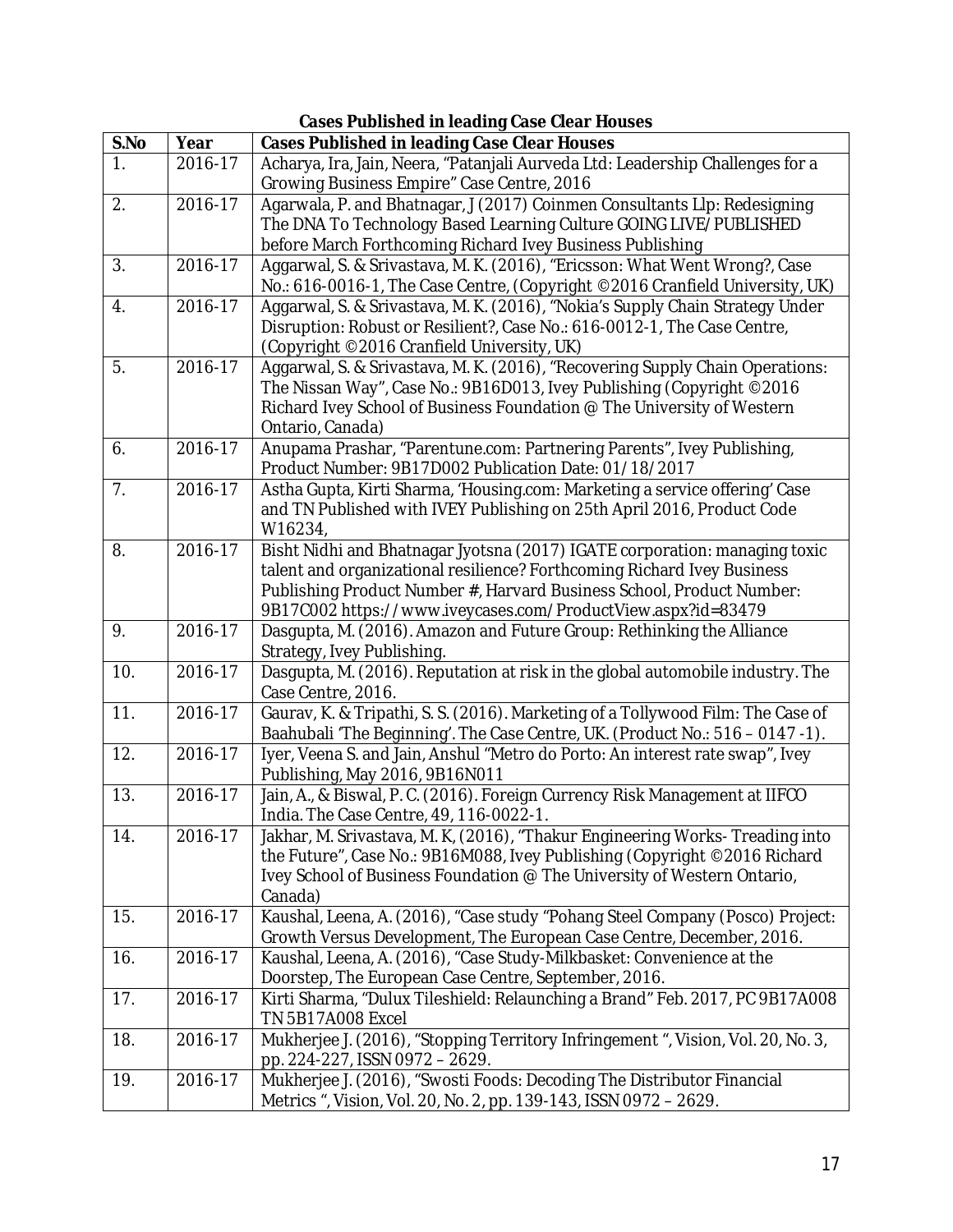| 20. | 2016-17 | Mukherjee J. (2017), "Knorr: Unlocking the Market Potential", Vilakshan, Vol.<br>14, No. 1, pp. 129-150, ISSN 0973-1954                                                                                                        |
|-----|---------|--------------------------------------------------------------------------------------------------------------------------------------------------------------------------------------------------------------------------------|
| 21. | 2016-17 | Mukherjee J., Bhardwaj P.(2016), "Jabong: Balancing The Demands Of<br>Customers and Suppliers", Ivey Publishing, Product Numbers 9B16A028 and<br>8B16A028.                                                                     |
| 22. | 2016-17 | Nidhi S Bisht, Jyotsna Bhatnagar (2017), iGATE Corporation: Toxic talent and<br>Organizational Resilience, Ivey Publishing                                                                                                     |
| 23. | 2016-17 | Panda, A., Jain, A. & Mishra, S. (2017), "Schneider Electric India: Leadership<br>Challenges., (9B17C011) with Teaching Note (8B17C011).                                                                                       |
| 24. | 2016-17 | Panda, Abinash (2016) The Paradoxical Twins: A Tale of Two Retail Bank<br>Branches, The Case Centre (Case #: 416-0038-1 and TN # 416-0038-8)                                                                                   |
| 25. | 2016-17 | Pillania, Rakesh K. & Singh, Sonal (2016), "Urban Plus Infrabuild: Making<br>choices for the future), Ivey Publishing, 9B16M047                                                                                                |
| 26. | 2016-17 | Prashar A. (2015). "JCB Construction Equipment: Made in India for the World."<br>Richard Ivey Business Publishing. Product Number: 9B16M039                                                                                    |
| 27. | 2016-17 | Prashar A. (2017). "Parentune.com: Parenting Partners." Richard Ivey Business<br>Publishing." Richard Ivey Business Publishing. Product Number: Product<br>Number: 9B17D002                                                    |
| 28. | 2016-17 | Ripsy Bondia and Ashutosh Dash (2016), "Price or Relationship:<br>SECURENOW'S Dilemma" published as ISB-Ivey co-branded cases by Ivey<br>Publishing                                                                            |
| 29. | 2016-17 | Singh, S. & Dasgupta, M. (2017). Leader Healthcare: Deciding on a growth<br>strategy, Ivey Publishing.                                                                                                                         |
| 30. | 2016-17 | Srivastava, M. K, (2016), "Acquisition, Joint Venture or Product Reengineering:<br>A Turnaround Dilemma to Decide Future of the Company" Case No.: 616-0050-<br>1, The Case Centre, (Copyright ©2016 Cranfield University, UK) |
| 31. | 2016-17 | Srivastava, M. K, (2016), "Buying Household Items from Most Suitable Online<br>Retailer: A Preference Dilemma" Case No.: 616-0044-1, The Case Centre,<br>(Copyright ©2016 Cranfield University, UK)                            |
| 32. | 2016-17 | Srivastava, M. K. (2016), "Cost Efficient Sequence of Material Testing: A<br>Decision Dilemma for Metallurgy Laboratory" Case No.: 616-0035-1, The Case<br>Centre, (Copyright ©2016 Cranfield University, UK)                  |
| 33. | 2016-17 | Srivastava, M. K. (2016), "Designing Screen Jodis in Bollywood Blockbuster: An<br>Assignment Algorithm" Case No.: 616-0031-1, The Case Centre, (Copyright<br>©2016 Cranfield University, UK)                                   |
| 34. | 2016-17 | Srivastava, M. K. (2016), "Designing Shop-floor Layout for Minimizing Material<br>Handling" Case No.: 616-0025-1, The Case Centre, (Copyright ©2016 Cranfield<br>University, UK)                                               |
| 35. | 2016-17 | Srivastava, M. K. (2016), "Discount Dilemma: Which Component to Purchase<br>from Which Supplier?" Case No.: 616-0041-1, The Case Centre, (Copyright<br>©2016 Cranfield University, UK)                                         |
| 36. | 2016-17 | Srivastava, M. K, (2016), "Finding Missing Data of Tourist Bookings: A<br>Regression Fit Model" Case No.: 616-0049-1, The Case Centre, (Copyright<br>©2016 Cranfield University, UK)                                           |
| 37. | 2016-17 | Srivastava, M. K, (2016), "Installation Woes: Which Operating System For<br>Project Report Submission?" Case No.: 616-0036-1, The Case Centre,<br>(Copyright ©2016 Cranfield University, UK)                                   |
| 38. | 2016-17 | Srivastava, M. K, (2016), "Inventory Planning Through Fuzzy Logic:<br>Significance Vs Precision Dilemma" Case No.: 616-0023-1, The Case Centre,                                                                                |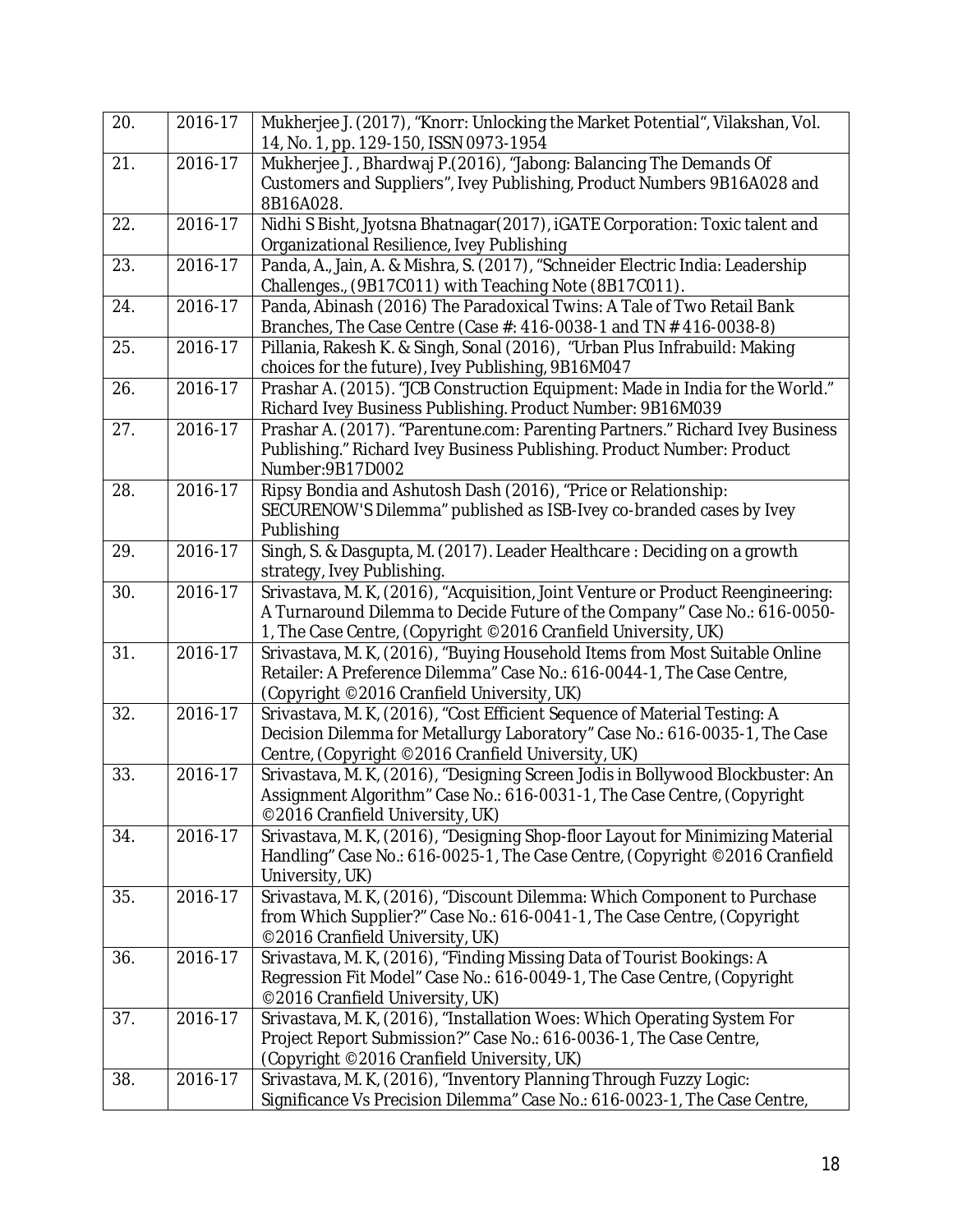|     |                        | (Copyright ©2016 Cranfield University, UK)                                                            |
|-----|------------------------|-------------------------------------------------------------------------------------------------------|
| 39. | 2016-17                | Srivastava, M. K, (2016), "Managing Moves and Movements: Logistics                                    |
|     |                        | Intelligence of Alexander the Great" Case No.: 616-0022-1, The Case Centre,                           |
|     |                        | (Copyright ©2016 Cranfield University, UK)                                                            |
| 40. | 2016-17                | Srivastava, M. K, (2016), "Not to Be Selected for Event Hosting: A Diplomacy                          |
|     |                        | Dilemma" Case No.: 616-0048-1, The Case Centre, (Copyright ©2016 Cranfield                            |
|     |                        | University, UK)                                                                                       |
| 41. | $\overline{2016} - 17$ | Srivastava, M. K, (2016), "Optimizing Material Handling Resources: How Many                           |
|     |                        | AGVs On Shop Floor?" Case No.: 616-0034-1, The Case Centre, (Copyright                                |
|     |                        | ©2016 Cranfield University, UK)                                                                       |
| 42. | 2016-17                | Srivastava, M. K, (2016), "Productivity Improvement: Whom to Benchmark and                            |
|     |                        | How Much?" Case No.: 616-0024-1, The Case Centre, (Copyright ©2016                                    |
|     |                        | Cranfield University, UK)                                                                             |
| 43. | 2016-17                | Srivastava, M. K, (2016), "Selecting Tour Operator for Overseas Learning                              |
|     |                        | Program: An AHP Framework" Case No.: 616-0042-1, The Case Centre,                                     |
|     |                        | (Copyright ©2016 Cranfield University, UK)                                                            |
| 44. | $2016 - 17$            | Srivastava, M. K, (2016), "Selecting Vendor for Support Services: A System                            |
|     |                        | Availability Approach" Case No.: 616-0030-1, The Case Centre, (Copyright                              |
|     |                        | ©2016 Cranfield University, UK)                                                                       |
| 45. | 2016-17                | Srivastava, M. K. (2016), "Which Career Option Will Be the Best: A Decision                           |
|     |                        | Tree Approach?" Case No.: 616-0026-1, The Case Centre, (Copyright © 2016<br>Cranfield University, UK) |
| 46. | 2016-17                | Srivastava, M. K, (2016), "Who Should Open Innings and in Which Mode: A                               |
|     |                        | Decision Dilemma in Cricket Match?" Case No.: 616-0033-1, The Case Centre,                            |
|     |                        | (Copyright ©2016 Cranfield University, UK)                                                            |
| 47. | $2016 - 17$            | Sunil S George, Kirti Sharma, 'Bimra 4x4: The Growth Dilemma' Case and TN                             |
|     |                        | Published with IVEY Publishing on 18th April 2016, Product Code W16221                                |
| 48. | 2016-17                | Tripathi, S. S. & Sengupta, P. (2016). ISW Guns: Reviving an ancient sport. The                       |
|     |                        | Case Centre, UK. (Product No.: 316-0384-1).                                                           |
| 49. | 2016-17                | Vinayak, Ria and Bhatnagar Jyotsna (2016), Stockbay Partners: Proactive                               |
|     |                        | Flexible Work and Talent Retention Richard Ivey Business Publishing Product                           |
|     |                        | Number # Product Number: 9B16C031, Harvard Business School, Product                                   |
|     |                        | Number                                                                                                |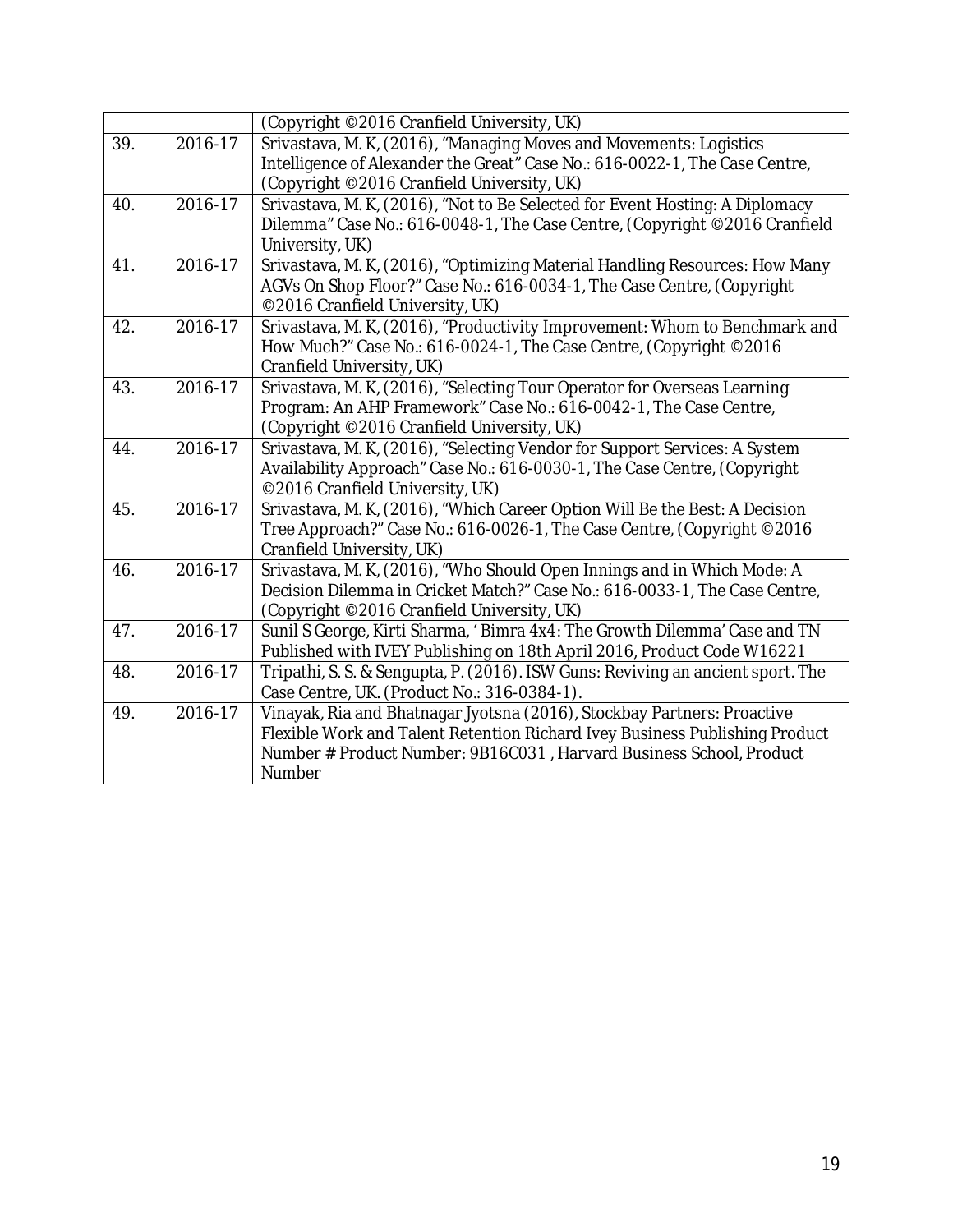| S.No             | Year               | <b>Rews</b> raper, magazine Article<br>News Paper / Magazine Article                                                                                       |
|------------------|--------------------|------------------------------------------------------------------------------------------------------------------------------------------------------------|
| $\overline{1}$ . | 2016-17            | Aeron, P. & Jain, A., "Start up on the right path" Indian Management                                                                                       |
| 2.               | 2016-17            | Aeron, P., "Catalyst Supplement" The Hindu Business Line                                                                                                   |
| $\overline{3}$ . | 2016-17            | Bhandari, N. (2016), "How to prepare for CAT and Crack it" India Today Aspire,                                                                             |
|                  |                    | Oct. 2016                                                                                                                                                  |
| 4.               | 2016-17            | Dash, A. (2017), "Higher Educaton Budget - More Reforms with Less                                                                                          |
|                  |                    | Resources", The Statesman, Feb. 14, 2017                                                                                                                   |
| 5.               | 2016-17            | Do Walmart & Amazon indicate the future of Big Bazaar and Flipkart?, Prageet                                                                               |
|                  |                    | Aeron & Anshul Jain, Hindu Business Line, 9/6/16                                                                                                           |
| 6.               | 2016-17            | Goel, S (2017), "Boost to higher education", The Pioneer, 1st Feb. 2017, New                                                                               |
|                  |                    | Delhi                                                                                                                                                      |
| 7.               | 2016-17            | Goel, Sandeep. (2015). Fixed Maturity Plans: Pros and Cons, Whats in it 4 me,                                                                              |
|                  |                    | The Financial Chronicle, 10th June.                                                                                                                        |
| 8.               | 2016-17            | Iyer, Veena S. and Bhusnurmath N.R. "PSBs: A capital idea for public sector                                                                                |
|                  |                    | banks", 13 January, 2017, The Financial Express                                                                                                            |
| 9.               | 2016-17            | Kumar, A. (2016), "Odds of public policy success", Governancenow, February                                                                                 |
|                  |                    | 17, 2016                                                                                                                                                   |
| 10.              | 2016-17            | Kumar, A. (2016), "The political anatomy of Modi's surgical strike",                                                                                       |
|                  |                    | Governancenow, December 30, 2016                                                                                                                           |
| 11.              | 2016-17            | Nath, Dhruv (2016), Building Viable Startups: Control Your Fixed costs, in BW                                                                              |
|                  |                    | Disrupt (part of the Business World group), 8 August, 2016                                                                                                 |
| 12.              | 2016-17            | Nath, Dhruv (2016), Raising Funds ? How Much Equity Should You Dilute ?, in                                                                                |
| 13.              | 2016-17            | BW Disrupt (part of the Business World group), 25 July, 2016<br>Nath, Dhruv (2016), So you want to create a Tech Startup, in BW Disrupt (part              |
|                  |                    | of the Business World group), 11 July, 2016                                                                                                                |
| 14.              | 2016-17            | Panda, Abinash (2016) "A Pracademic's musings", Business Manager- HR                                                                                       |
|                  |                    | Magazine, March 2016, pp. 34-35                                                                                                                            |
| 15.              | 2016-17            | Panda, Abinash and Jain, Anshul (2016) "Fresh MBAs Lack Teamwork Skills",                                                                                  |
|                  |                    | The Financial Express, April 25, 2016,                                                                                                                     |
|                  |                    | http://www.financialexpress.com/jobs/fresh-mbas-lack-teamwork-                                                                                             |
|                  |                    | skills/242285/                                                                                                                                             |
| 16.              | 2016-17            | Prasad, Rohit & V Sridhar (2017), Vodafone-Idea merger: Now to take that                                                                                   |
|                  |                    | spectral leap, March 22, 2017, 12:32 AM IST Economic Times in ET                                                                                           |
|                  |                    | Commentary   Business, Companies, India                                                                                                                    |
| 17.              | 2016-17            | Prasad, Rohit (2016), Common Knowledge and Counter Strikes. Mint. October                                                                                  |
|                  |                    | 20, 2016                                                                                                                                                   |
| 18.              | 2016-17            | Prasad, Rohit (2016), India and China in a Trexit world. Mint Nov 30, 2016                                                                                 |
| 19.              | 2016-17<br>2016-17 | Prasad, Rohit (2016), Internet mall vs town hall. Mint march 8, 2016<br>Prasad, Rohit (2016), The absolutism of demonetisation Mint Dec 15, 2016           |
| 20.              |                    |                                                                                                                                                            |
| 21.              | 2016-17            | Prasad, Rohit (2016), The Insatiable Appetite for Minerals. Mint June 2, 2016                                                                              |
| 22.<br>23.       | 2016-17            | Prasad, Rohit (2016), The neglected impact of a rate cut. Mint. April 26, 2016<br>Prasad, Rohit (2016), The rationality of burning boats Mint Nov 16, 2016 |
|                  | 2016-17            |                                                                                                                                                            |
| 24.              | 2016-17            | Prasad, Rohit (2016), The US elections: the games politicians play Mint Nov 9,<br>2016                                                                     |
| 25.              | 2016-17            | Prasad, Rohit (2016), The vulnerability of the Chinese Corridor. Mint Nov 3,                                                                               |
|                  |                    | 2016                                                                                                                                                       |
| 26.              | 2016-17            | Prasad, Rohit (2016), The waters of our discontent. Mint Dec 29, 2016                                                                                      |
| 27.              | 2016-17            | Prasad, Rohit (2016), Will Threats Work Against Pakistan? Mint. October 3,                                                                                 |